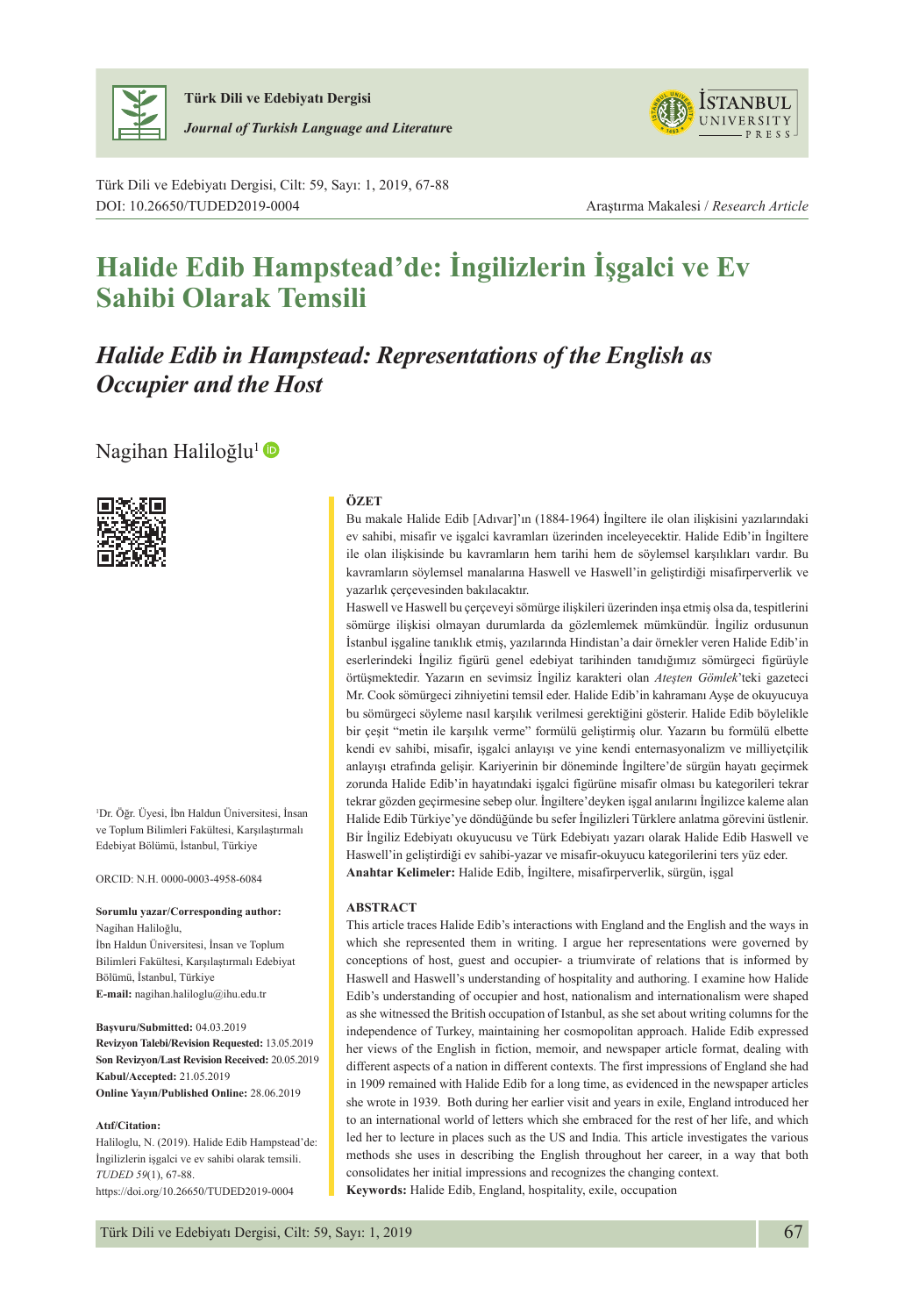### **EXTENDED ABSTRACT**

This paper considers Halide Edib [Adıvar]'s (1884-1964) writing through her relationship with England, as her narratives straddle between the categories of host, guest and occupier. These categories have historical as well as discursive meanings in Halide Edib's relationship with England. Halide Edib is a figure whose life runs through the end of the Ottoman Empire to the first years of the Turkish republic. She was a writer, warrior and politician who fell out with Atatürk and spent the years of 1926-1936 in exile abroad, mostly in England. Halide Edib's father was a proponent of the Anglo-Saxon model of education and employed an Anglo-Indian governess, and her intellectual development was bilingual from the start. Halide Edib's later records in writing her interactions with the English at this early age, followed by her impressions of London in 1909 as a guest, and then in the 1920 as occupiers in Istanbul. This is what complicates the categories of host, guest and occupier. I delineate the discursive meanings attached to these categories using Haswell and Haswell's understanding of hospitality and authoring. Although their framework is a colonial one, Haswell and Haswell's methodology applies to Halide Edib's writing in so far as she both experiences Istanbul's occupation by the British and is often inspired by the Indian example. I argue that as a reader of English literature and writer of Turkish literature, Halide Edib transformed the host-author, guest-reader complexes that Haswell and Haswell so fruitfully map out. Her most unsympathetic English character, the journalist Mr Cook in *Ateşten Gömlek* represents the English colonial mind-set, and Halide Edib's heroine Ayşe reveals to us how one ought to fight this colonialist discourse: thus Halide Edib also formulates a nascent mode of 'writing back'. This mode is very much connected to her understanding of occupier and host, nationalism and internationalism. Her mode of 'writing back' was shaped as she witnessed the British occupation Istanbul and wrote columns for the independence of Turkey, meanwhile maintaining her cosmopolitan approach. I argue that when we consider the discourse she uses in her writing from the start, there is no irony in the fact that it was in London where she found a literary home when she had to leave Turkey. Her writing insists that host-guest relations become meaningless under occupation, and that only during peacetime can nations and individuals develop meaningful relationships. Halide Edib's work reminds us to consider host- guest- occupier relationships in two registers: the relationship between states and the relationship between individuals. This becomes very apparent when she returns to Turkey to write newspaper articles under the heading 'England and the English' in which she reports her personal experience of England, without ever mentioning the occupation of Istanbul in the 20s. She prefaces her observations and encyclopaedic knowledge of England with the caveat that one can never generalize the characteristics of a nation. Still, her observation of English institutions gives her a model through which one can assess Turkey's attempts at becoming a new state and nation. It is particularly the English Parliament that comes across as a talking point and inspiration in her non-fiction. In her memoir The Turkish Ordeal, which is an indictment of the British occupation's violence and Mustafa Kemal's later despotic tendencies, it is still the image of the British Parliament that she and her husband evoke when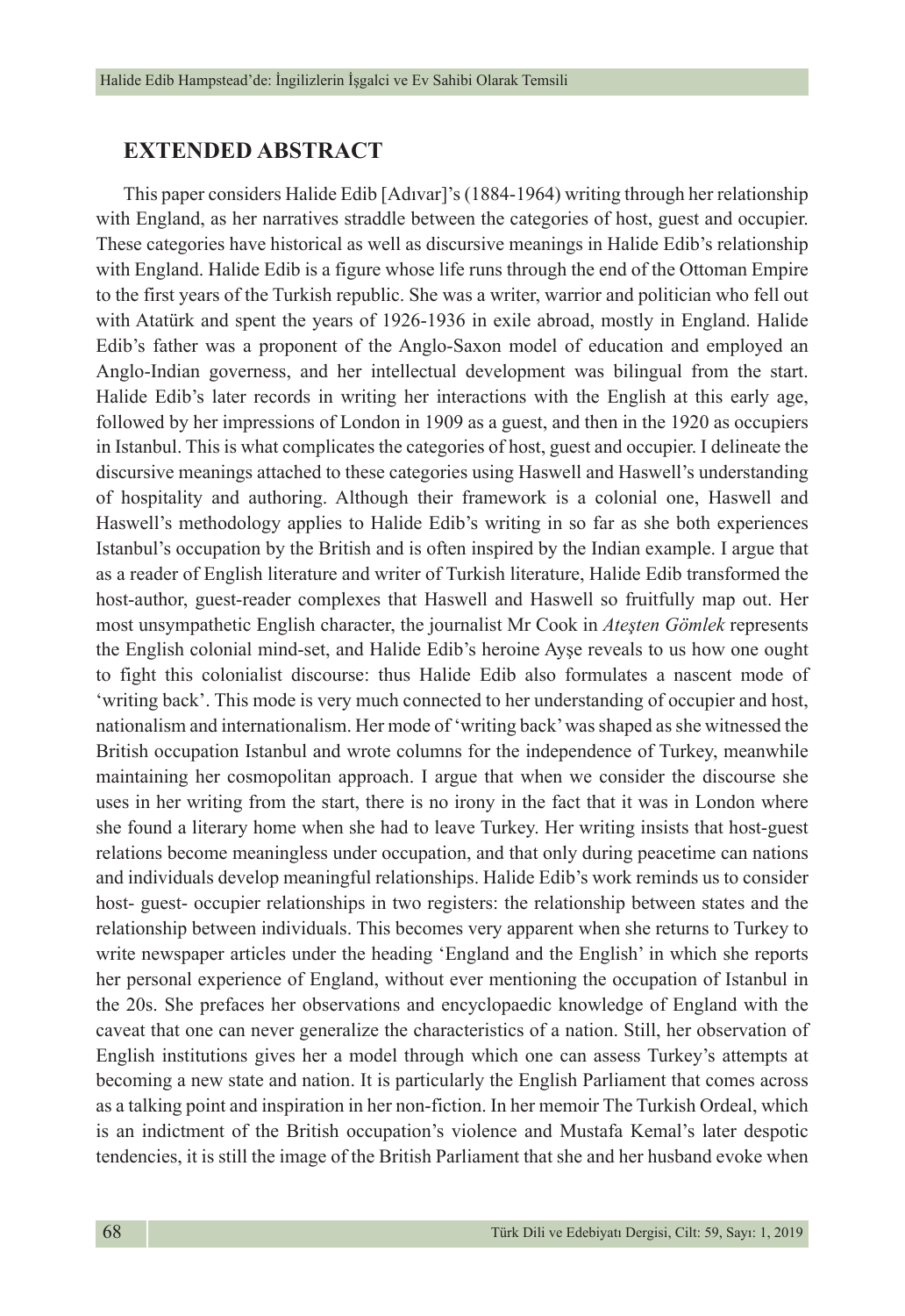they are discussing how best to respond to the closure of the Ottoman parliament. On her return to Turkey, not only does she inform the general public about the English through her newspaper columns, but also becomes the reader-occupier in the English language as founder of the English Literature department at Istanbul University. Through her representation of the English Halide Edib gets her message across about occupation, colonialism, but also the importance of institutions for a country to be successful. She uses the categories of host, guest and occupier in her narratives variously while she is perfectly aware of the role she has to presume in different points in her life. And these roles have been as various as cosmopolitan Ottoman writer, member of the international republic of letters, and an intellectual that translates between cultures.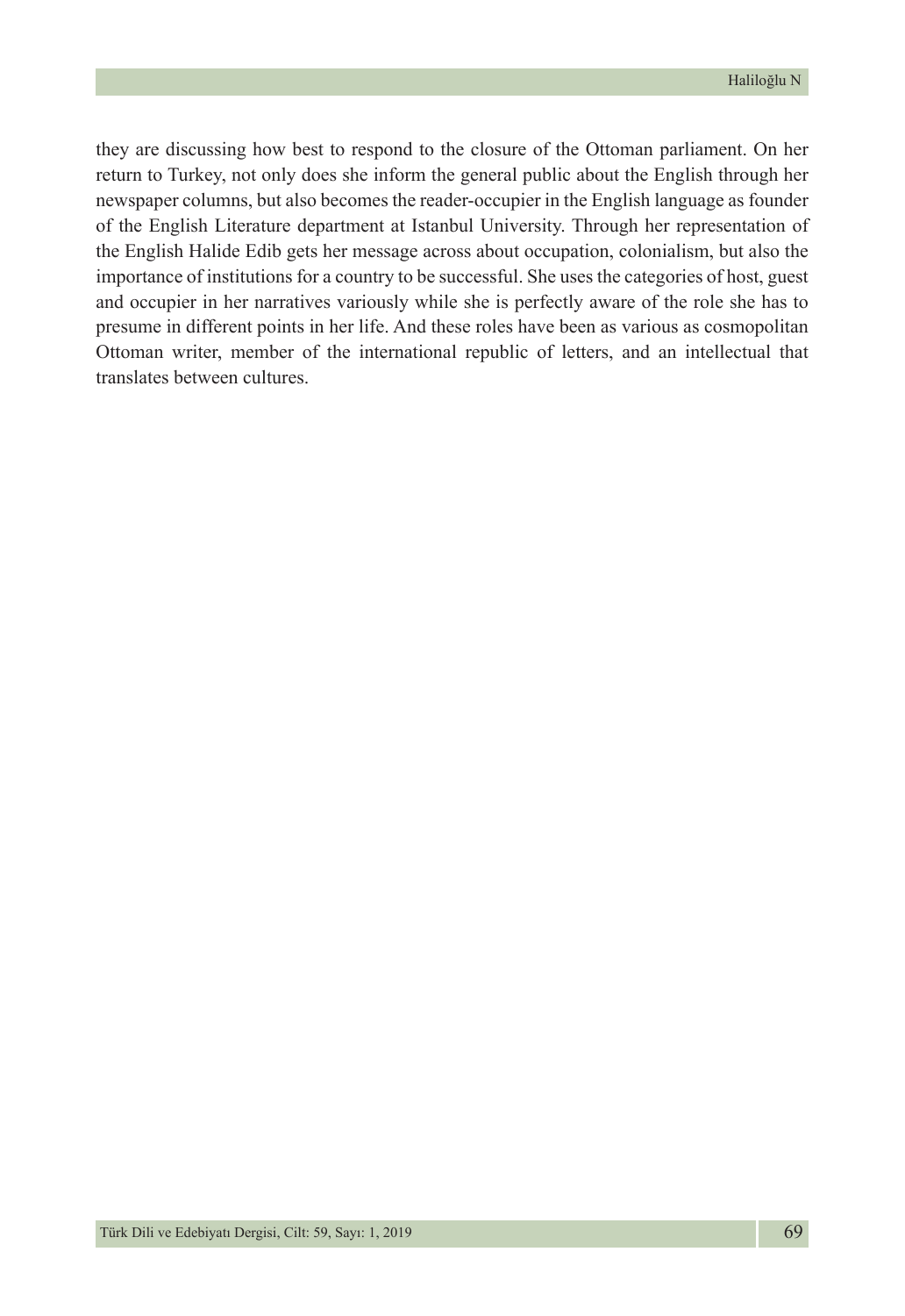## **GİRİŞ**

1884'te İstanbul'da doğan Halide Edib, edebî hayatı Osmanlı İmparatorluğu döneminde başlayıp Cumhuriyet döneminde devam eden yazarlardan biridir. Halide Edib bu farklı dönemlerde yazar, öğretmen, politikacı olarak görev yapmış ve her iki dönemde de aykırı fikirlerinden dolayı bazen danışılan, bazen de tehlikeli görülen bir entelektüel olmuştur. Halide Edib bu "tehlikeli" yanı yüzünden hem Osmanlı hem de Cumhuriyet dönemlerinde bir çeşit sürgün hayatı sürmek zorunda kalır. İstanbul'da başlayan yazarlığının bir meyvesi olarak yurtdışında pek çok okur ve arkadaş edinen Halide Edib, Türkiye'yi terk etmek zorunda kaldığında yine uluslararası edebiyat dünyasında edindiği bu arkadaşların davetleriyle yurtdışında yer edinmeyi başarır. Bu makale uzunca süren sürgün dönemlerinden birini, 1925- 1928 yıllarını Londra'da geçiren Halide Edib'in İngiltere ve İngilizleri yazınında nasıl tasvir ettiğini inceleyecek ve bu tasvirlerin metinlerde nasıl ev sahibi-misafir-işgalci kategorileri arasında dolaştığının izini sürecektir. Bu üçlü düzlemin tarihsel bir karşılığı olduğu gibi, Halide Edib'in eserlerinde gözlemleyebileceğimiz söylemsel ve edebî bir karşılığı da vardır. Bu söylemsel ve edebî izlek özellikle *Ateşten Gömlek* ve *The Turkish Ordeal* kitapları, daha sonra da 1939 yılında yazdığı *Akşam* gazetesi makaleleri üzerinden takip edilecektir. Halide Edib'in Doğu-Batı ve modernleşme meselelerine bakışı şimdiye kadar esaslı eserlerde ele alınmıştır. Bu çalışma yazarın hem modernleşme, hem de Doğu-Batı ilişkileri tarihlerinde özel bir yeri olan İngiltere ile olan ilişkisinin eserlerine nasıl yansıdığını ve bu yansımanın şekil verdiği söylem ve anlatı tekniğini incelemektedir.

İngiltere ve Türkiye arasındaki ilişki hiçbir zaman bir sömürge ilişkisine dönüşmese de Halide Edib'in İngiliz tasavvuru İngiliz sömürge tarihi bilinci merceğinden geçerek oluşmuştur. Halide Edib için Hindistan İngilizlerin Avrupa dışındaki uluslarla olan ilişkilerine ışık tutan bir deneyimdir ve İngiltere'yle ilgili yazılarında İngiliz yönetimindeki Hindistan'a sık sık gönderme yapar. Bu yüzden bu makalede sömürge ilişkileri çerçevesinde "ev sahipliği" ve "yazarlık" üzerine çalışmış olan Richard ve Janis Haswell'in kullandıkları kavramlardan yararlanacağım. Haswell ve Haswell'in *Hospitality and Authoring* (2010) adlı kitaplarında çerçevesini çizdikleri "ev sahipliği" ve "yazarlık" kavramlarının ikisi de Halide Edib'in İngiltere'yle olan ilişkisini ve bu ilişkiyi yazınına nasıl aktardığını anlamamıza yardımcı olacaktır. Haswell ve Haswell kitaplarında özellikle Avrupa tarihinde ev sahibi ve misafir kavramlarının nasıl geliştiğinin üstünde durduktan sonra, misafirperverlik kurallarının okur ve yazar arasındaki ilişkiyi nasıl etkilediğinden veya etkilemesi gerektiğinden bahseder. Okurlar metinlere birer misafir olarak konuk olur, yazarlar da onlara ev sahipliği ederler. "Kitap, metin bir potansiyelin ve tekilliğin birleştiği yeni fikirlere açık bir mekândır. Yazar ev sahibi, okur da misafir olarak başlar: Kitap da potansiyelin gerçekleştiği ama hiçbir zaman tükenmediği bir yurt olur." (Haswell ve Haswell, 2010, 13) Haswell ve Haswell'in kavramsallaştırmasında fiziksel ve söylemsel "yurt"lar -ülkeler ve metinler- sürekli yer değiştirir ve birbirleri için mecaz olarak kullanılır. Halide Edib de erken yaşta İngiltere'nin bir "okur"u yani bu manada "misafir"i olmuş ve yine bu erken yaşta ülke ve yazar arasında bu çerçevede bir ilişki oluşmuştur.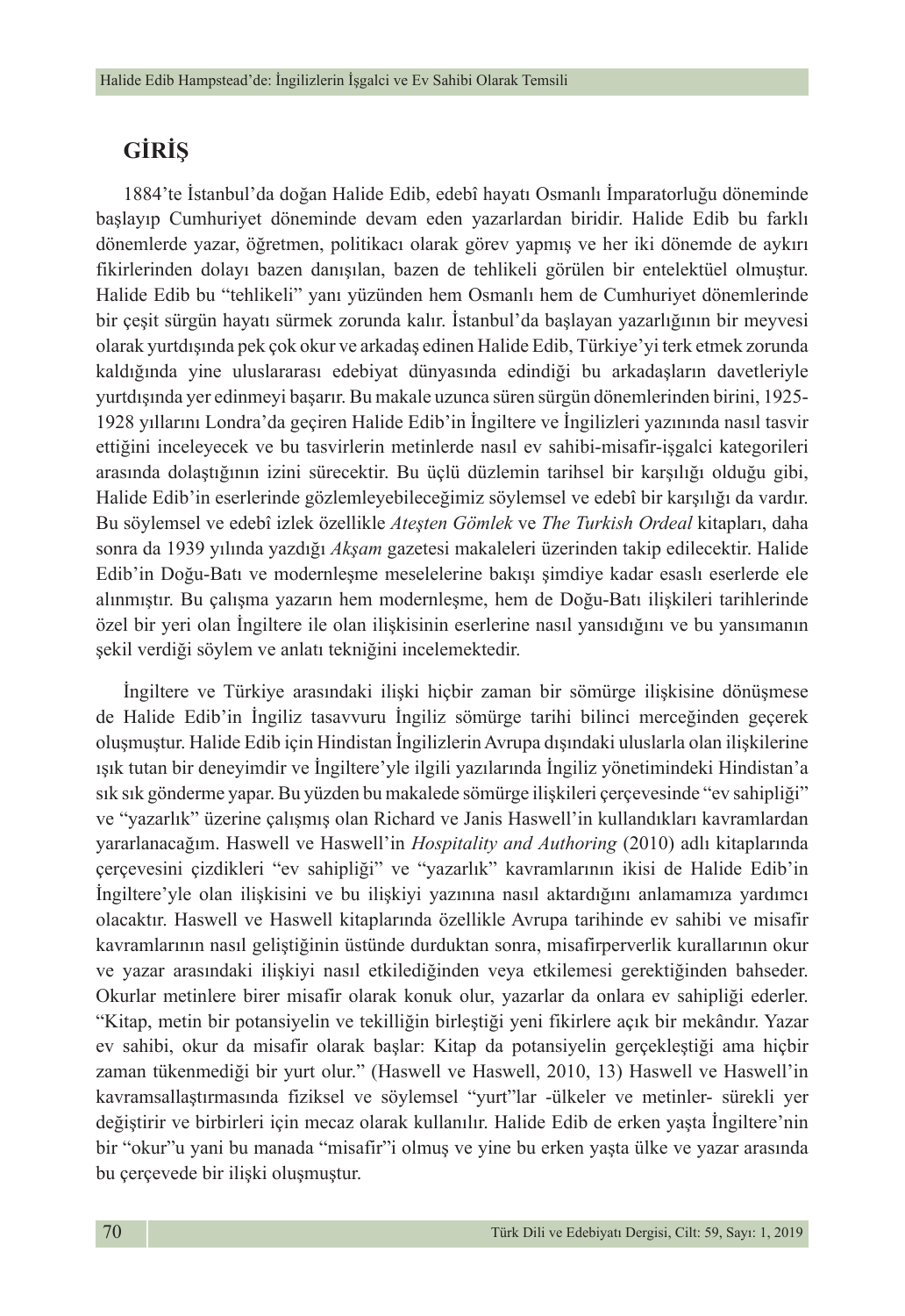Haswell ve Haswell ev sahibi ve misafirin hemen hemen tüm kültürlerde tanınan bir hukuk kesbettiğini ve bu hukukun karşılıklı alışverişe, hatta hediyeleşmeye dayalı olduğunun altını çizer. (Haswell ve Haswell, 2010, 5) Okur ve yazar arasındaki güç ilişkisinin dengesiz olduğu durumlarda, örneğin acımasız bir eleştirmen söz konusu olduğunda, bu hukukun dışına çıkıldığı görülür. Bu güç dengesinin siyasi bir boyutu olduğu yerlerde misafirlik-ev sahipliği kuralları hepten çiğnenip roller bile değişebilir. Misafir, takındığı tavırla işgalciye dönüşüp, ev sahipliği pâyesini "yerli"nin elinden alabilir. "Ev sahibi-yazar ve okur-misafir ikilileri misafirin metni işgal edip ev sahibiymiş gibi kontrolü ele geçirmesiyle ters yüz olur. Sömürge ilişkileri kapsamında eleştiriden kastımız budur." (Haswell ve Haswell, 2010, 22) Haswell ve Haswell, Jacques Derrida ve Mireille Rosello'nun ev sahibi ve misafir tartışmalarından yola çıkarak, bu kategorilerin sömürge ilişkileri içerisinde nasıl bir anlam kazandığını daha detaylı olarak şöyle değerlendirir:

> Avrupa yayılma politikalarının askerî, ekonomik ve misyonerlik itici gücüyle yabancı ülkelere gidenler gittikleri yerlerde misafir olarak başladıkları yaşantılarını kısa bir süre sonra ev sahipliği rolünü ele geçirerek devam ettiler. Bu topraklara sonradan gelenler işgalci ya da sömürgeci oldu […] Sömürge çerçevesindeki ev sahipliği, ev sahipliğinin ahlaki çerçevesini ve kurallarını hiçe sayar: Bunun sebebi ev sahibiyle misafirin rolleri değiştirmiş olması değildir. Asıl sebep karşılıklı bir alışverişin olmayışı ve rollerin hakkaniyetli bir şekilde tekrar tanımlanmamış olmasıdır. Yeni ev sahibi bir zamanlar ev sahibi olan ve artık kendi topraklarında misafir olan yerlileri yiyip yutar. (Haswell ve Haswell, 2010, 21)

Okuyucular olarak hepimizin potansiyel işgalciler olabileceğimiz konusunda bizi uyarmış olan Haswell ve Haswell, sömürge çerçevesindeki ev sahibi, misafir ve işgalci işlevlerine dikkatimizi çekerek, bizi bu ilişkilerin söylemsel boyutlarını düşünmeye davet eder.

Halide Edib'in İngiltere ile olan ilişkisi okur-misafir olarak başlamıştır. Daha sonra İngiliz dergilerine yolladığı yazılarla yazar-ev sahibi rolünü üstlenmiştir. İngilizlerin İstanbul'u işgaliyle Haswell ve Haswell'in yukarıda tasvir ettiği gibi "yerli" olan Halide Edib'in hakkı olan ev sahipliği hem fiziksel, hem de söylemsel olarak elinden alınmıştır. Yazar daha sonra İngiltere'de fiziksel olarak misafir olmuş ve bir manada "ev sahibiymiş gibi" İngiliz dilini kullanarak İstanbul işgalinin hikâyesini yazmıştır. Halide Edib'in daha sonraları hem İngiltere hakkında makaleler hem de *İngiliz Edebiyatı Tarihi* yazmış olması Haswell ve Haswell'in işaret ettiği "kontrolü ele geçirme" olarak okunabilir. Bu durumda Halide Edib bir manada İngiliz tarihini "işgal" etmiş olur. İngiliz edebiyatı okuyucusu, Türk edebiyatı yazarı, İngiliz edebiyatı tarihçisi olarak Halide Edib ev sahibi-yazar ve okur-misafir ilişkilerini hem tecrübe etmiş hem de dönüştürmüştür.

İngiltere ve Halide Edib'in birbirlerine karşı nasıl ev sahipleri ve/veya misafirler olduklarını anlamak için 29 Temmuz 1928 tarihli "A Woman Speaks for the New Turkey" (Yeni Türkiye'nin Sözcüsü Bir Kadın) başlıklı *New York Times* makalesinden başlayabiliriz. Gazeteci Claire Price Halide Edib'i şöyle tasvir eder: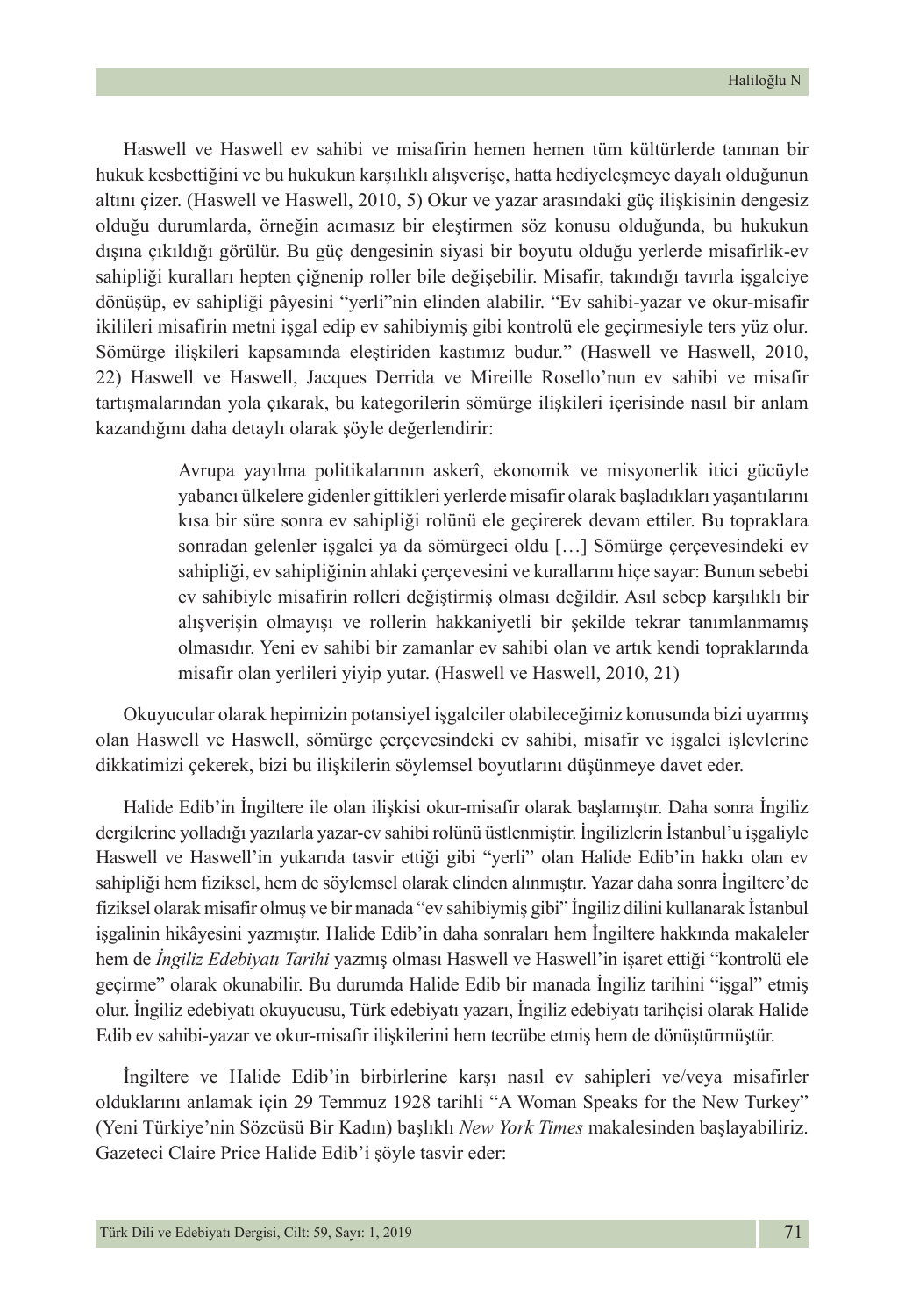Halide Edib'in diğer oğlu şu anda Londra'da ekonomi okulunda okuyor. Anne ise 1924'den beri İngilizlerin arasında yaşıyor. 1920 yılında Anadolulu askerlerin tedarik ettiği bir kağnı arabasında kömür çuvallarının altına gizlenerek ellerinden kurtulduğu İngilizler. New York'a gitmeden birkaç gün önce bir ziyaretçi onu Londra'nın Hampstead semtinde ziyaret etti. Dairesinin duvarlarında, yeşil kadife üzerine sırmayla Kur'an'dan ayetlerin yazılı olduğu levhalar değil, Londra'da binlerce başka daireyi süsleyen esaslı Viktoryen resimler vardı. Türkiye'de genelde misafirlere ikram edilen Türk kahvesi ve tatlılar yerine, misafire çay ve sıcak İngiliz kurabiyesi ikram edildi. (*New York Times*, 1928, 29 Temmuz)

1928 senesine ait, Halide Edib'in nasıl bir ev sahibesi olduğuna dair bu resim yazarın İngiltere ve İngilizlerle olan ilişkisini gayet güzel özetlemektedir: Bir zamanlar onlardan kaçan yazar, şimdi çalışma masasını Londra'da kurmuştur. Bunu yaparken de oryantalist tahayyülün dışına çıkarak, evini bulunduğu ülkenin zevkine göre döşemiştir. Bu durum kaderin bir cilvesi gibi görünse de, Londra'nın Halide Edib için yazın hayatının başından beri önemli bir merkez olduğunu hatırlamak gerekir. Yazar ilk önce kısa bir süre için 1909 yılında, daha sonra 1925'te tekrar, bu sefer uzun süreliğine İngiltere'ye geldiğinde kendini hararetli bir edebî hayatın içinde bulmuş, makaleler yazmış, konferanslar vermiş ve dönemin önemli İngiliz yazarlarıyla görüşmeler yapmıştır. Adnan Adıvar'ın *Bilgi Cumhuriyeti Haberleri* (1945) kitabının adında da gönderme yaptığı, bir çeşit "Bilgi Cumhuriyeti"nin bir parçası, PEN derneğinin bir üyesi olmuştur. Yukarıdaki resimde Halide Edib, Haswell ve Haswell'in tanımındaki sömürgeciler gibi yerlileri yurtlarından etmese de onların âdetlerini "yiyip yutmuş" olarak ev sahipliği yapmaktadır.

Her ne kadar Price, Halide Edib'in Londra'daki durumunu ironiyle anlatsa da yazarın kendisi Londra'daki varlığını böyle değerlendirmemiş, kendini ülkelerinin bağımsızlığına ve baskılara karşı gelmeye adamış uluslararası yazarların yolunun geçtiği bir şehirde yaşayan bir yazar olarak görmüştür. Nitekim Atatürk de kendisiyle fikir ayrılığına düştüğü için bir çeşit sürgün hayatı süren Halide Edib'in çelişkili görünen bu durumundan Türkiye'deki İngiltere temsilcisi Reginald Hoare'a "her zaman zarar vermek istediği ülkenin (yani İngiltere'nin) şimdi ona sığınak sunuyor oluşunu" garipsediğini söyler (Çalışlar, 2010, 344). Atatürk'ün Hoare'a olan bu serzenişi bize düşman ve müttefik çerçevesini iki farklı düzlemde düşünmemiz gerektiğini hatırlatır. Bu düzlemlerin biri devletler, yani İngiltere ve Türkiye, diğeri de bireyler arasındaki, yani Halide Edib ve edebî çevresi arasındaki ilişkileri kapsar. Devlet, birey, işgalci ve ev sahibi gibi düşman ve müttefik algımızda belirleyici rol oynayan kategoriler hem Halide Edib'in zamanında hem de günümüzde sürekli değişmekte ve birbirinin içine geçmektedir.

#### **Halide Edib'in Yazınında İngilizler**

Halide Edib'in İngiltere ile olan ilişkisi çocukluğunda başlamıştır. İpek Çalışlar biyografisinde Halide Edib'in bir saray görevlisi olan babasının kitaplardan ve dergilerden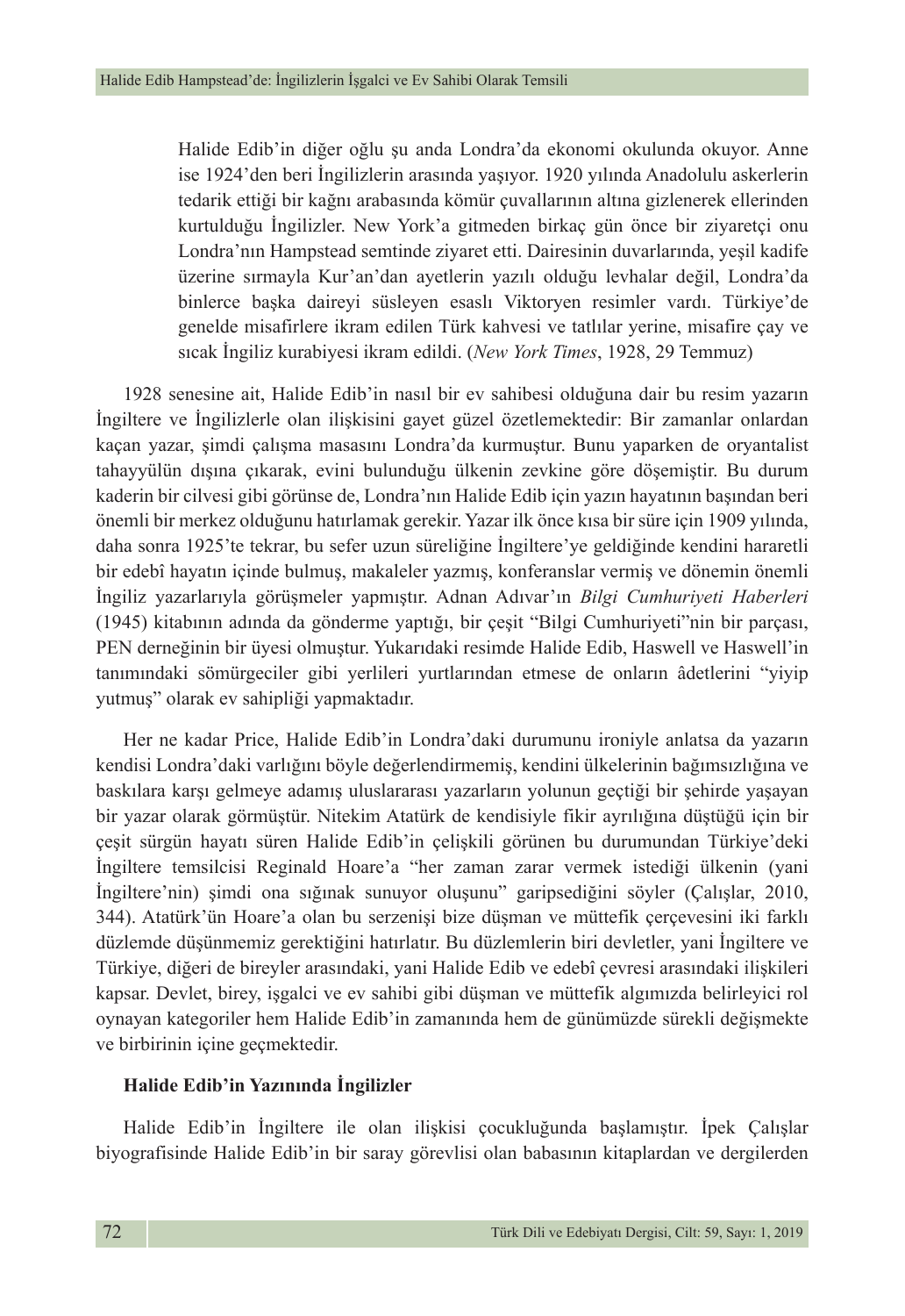öğrendiği İngiliz çocuk yetiştirme tarzına göre yetiştirildiğinden bahseder. Bunun yanında Halide Edib'e bir de Anglo-Hint bir mürebbiye tutulur. İnci Enginün *Halide Edib Adıvar'ın Eserlerinde Doğu Batı Meselesi* adlı eserinde Halide Edib'in 'İngiliz terbiyesi' alırken yaşadıklarını şöyle yorumlar:

> İngilizlere ve İngiliz terbiyesine hayran olan Edib Bey kızının giyimi ve beslenmesinde de İngiliz terbiyesini örnek almıştır. İngilizlerin büyüklüğünün sırrını, terbiye sistemlerinde bulur. Bu fikri sonraki yıllarda Halide Edib de paylaşacaktır. *Raik'in annesi, Talim ve terbiye*. Edib Bey ilk çocuğunu kitaplardan öğrendiği İngiliz usulünde yetiştirmeğe kararlıdır. (Enginün, 1978, 20)

Edib Bey'in kitaplardan uyguladığı bu yetiştirme tarzının zamanın İngiliz çocuklarının yetiştirilme tarzıyla ne kadar örtüştüğünü tespit etmek zor, fakat Halide Edib'in ilerleyen yıllarda İngilizlerle olan diyaloglarındaki doğallığının ve İngiliz kültürünü anlamadaki kıvraklığının nüvelerinin bu eğitimle atıldığını söylemek yanlış olmasa gerek. Edib Bey'in uyguladığı bu rejim çocuk Halide'nin ne giyeceğini de belirler:

> Kışın İngiliz işi kısa, lacivert elbise, yazın beyaz keten elbise giydirilen çocuğun, kolları ve bacakları daima çıplaktır. Bu anneanneyi daima çocuk soğuk alacak endişesine düşürür [...] Soğuk ve sıcak değil, fakat başka çocuklardan farklı olma küçük kıza ıstırap verir; zira o, kıyafetiyle dikkat çekmektedir. Başka çocukların giydikleri renkli, ipekli, kurdeleli elbiseleri, taktıkları incik boncuğu kıskanır [...] Beslenme ikinci önemli meseledir. Onun sınıfındaki ve yaşındaki Türk çocukları canlarının istediğini yedikleri halde, Halide Edib'e sadece et ve sebze, az miktarda ve yemek saatinde olmak üzere meyve verilir. Çocuk sütten nefret eder, her türlü meyveyi sever. Bu beslenme tarzı, günlük banyo ve gözlerine damlattıkları ilaç olmasa, babasının evinde oldukça mesuttur. (Enginün, 1978, 20-21)

Görünen o ki İstanbul'da yaşanılan İngiliz çocukluk Halide Edib için pek de kolay olmamıştır. *Construction of Nationalism and Gender in Halide Edib's Autobiographical Writings* adlı kitabında Zeynep Beril Saydun da bu "eğitim"in küçük Halide'ye nasıl zor geldiğinden bahseder (Saydun, 2008, 15-16).

Bu ilk senelerden sonra babası Halide Edib'i Üsküdar Amerikan Koleji'ne gönderir. Amerika da İngiltere gibi Halide Edib'in edebî ve entelektüel hayatında önemli bir rol oynayacaktır. Nitekim Halide Edib pek çok yazısında İngiliz ya da Amerikan yerine ikisini birden içeren Anglosakson kelimesini kullanır. İngiltere'de yaşadığı senelerde de yukarıdaki alıntıda görüldüğü gibi Amerikan basınıyla iletişim içinde olmuş (Forbes, 1926; Streit, 1928) ve ders vermek üzere Amerika'ya gitmiştir. Bir manada bu iki ülke hakkındaki izlenimleri birbirinin içine geçmiştir. Hatta yazılarının Amerika'da daha fazla yankı bulduğu söylenebilir. Bu makalede özellikle İngiltere ile olan ilişkisinin seçilmesinin sebebi yazarın çok daha küçük yaştan itibaren İngiliz edebiyatıyla tanışmış ve İngiltere ile olan ilişkisinin Amerika'yla olanla karşılaştırıldığında daha çeşitli evrelerden geçmiş olmasıdır.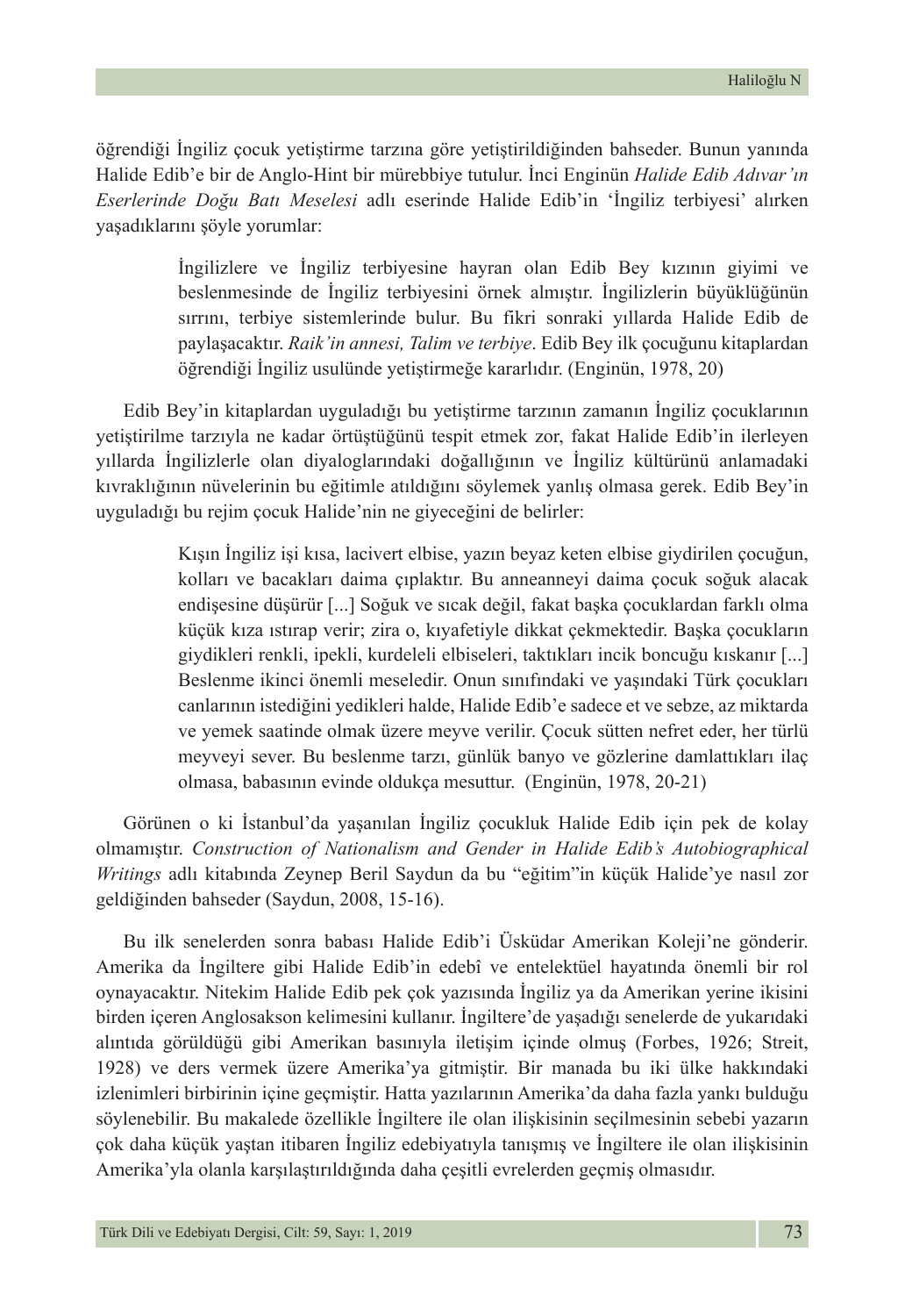Yazar Üsküdar Amerikan Koleji'ndeki eğitimini tamamladıktan sonra gazete yazıları yazmaya başlar. Günün meseleleriyle yakından ilgilenen Halide Edib, Enginün'ün de belirttiği gibi Meşrutiyet fikrinin temsilcileriyle temas halindedir (Enginün, 1978, 9). Yazar kendisi de Meşrutiyet lehinde yazılar yazmış ve Batılılaşmanın nasıl gerçekleşmesi gerektiği konusunda kafa yormuştur. Yazar Batılılaşmadan önce Batı'nın ne olduğunu anlamak gerektiğine dikkat çeker ve ancak bu anlaşıldıktan sonra Batı'daki kültürel formaların adapte edilebileceğini düşünür (Enginün, 1978, 15) Nitekim bu sorular Halide Edib'in yazın hayatı boyunca ilgilendiği sorular olmuş, 1930'da sonunda *Turkey Faces West* adlı bir kitap yazmıştır.

Daha 1930'lara gelinmeden, Meşrutiyet'e giden dönemde ve hemen ardında İngiliz diline tamamen hakim olması hasebiyle İngilizce yazılar da kaleme alan Halide Edib'in yazıları yabancılar tarafından takip edilmeye başlanır. Bu Halide Edib'in İngiliz dilini kendine ev edinmesinin başlangıcıdır. Haswell ve Haswell'in terimleriyle söyleyecek olursak yazar İngiliz yazınında okur-misafirlikten ev sahibi-yazarlığa geçmiştir. Halide Edib'in günümüzde *New Statesman* olarak devam eden *Nation* dergisinde yayımlanan Osmanlı İmparatorluğu'nda kadınların eğitimi hakkındaki yazısını okuyan ve dönemin Londra entelijansiyasından bir isim olan Isobel Fry'la aralarında bir yazışma başlar. Bu yazışmada Halide Edib Fry'a Türk kadınlarının örtülü olmalarının eğitimleri açısından bir engel teşkil etmediğini, kadınların eğitiminde İngiliz modelinin takip edilmesini tercih ettiğini söyler (Durakbaşa, 2000, 191- 192). Bu yazışmadan çok etkilenen Fry İstanbul'u ziyaret eder, daha sonra da yazarı 1909 yılında Londra'ya davet eder. Yazıları yüzünden tehditler alan Halide Edib 31 Mart Vakası döneminde gelen bu davete icabet eder ve çocukken İngiliz mürebbiyeye ev sahipliği yapmış olan Halide Edib için ilk defa roller değişir: Yazar İngiltere'de misafir olmak üzere yola koyulur.

Halide Edib'in İngiltere'deyken ülkeyle ilgili gözlemleri hakkında bir şeyler yazdığına dair bir kayıt yoktur. Mektuplarından anlaşıldığı üzere bu ilk Londra seyahatinde, bir sene sonra, 1910'da yayımlayacağı *Seviye Talip* üzerinde çalışmıştır. Bitmekte olan bir evliliği tasvir ettiği bu romanının yayımlanmasından kısa süre sonra Halide Edib Zeki Salih'ten boşanır ve yazılarını Halide Salih yerine Halide Edib adıyla yayımlamaya başlar. Halide Edib'in adı, soyadı kanunuyla bir kez daha değişecektir. Halide Edib'in yazınında İngiltere'nin izini takip etme çabası bizi *Seviye Talip*'ten sonra yazdığı, yine mutsuz bir evlilik hikayesi olan *Handan*'a (1912) getirir. *Handan*'daki klinik depresyon geçiren kadın karakterler çeşitli Avrupa ülkelerinde tedavi edilir. Romanda Londra'da geçen bölümler vardır ama hiç İngiliz karakter olmadığı gibi hemen hemen hiç tasvir de yoktur. Londra, evliliklerinin bittiği gerçeğiyle yüzleşmeye çalışan karakterler ve belki aynı şekilde Halide Edib için bir sahnedir sadece. İlginç bir şekilde Halide Edib ilk İngiliz karakterlerini *Ateşten Gömlek* romanında, İngilizler Halide Edib'in hayatında işgalci rolü oynadıklarında kaleme alacaktır.

Halide Edib'in ilk olarak Birinci Dünya Savaşı sırasında gazetede tefrika edilen, daha sonra 1922 yılında yayımlanan *Ateşten Gömlek* romanı İngilizlerin İstanbul işgalini konu edinir. Roman iki sene sonra 1924'te New York'ta İngilizce olarak da yayımlanır. *Ateşten Gömlek*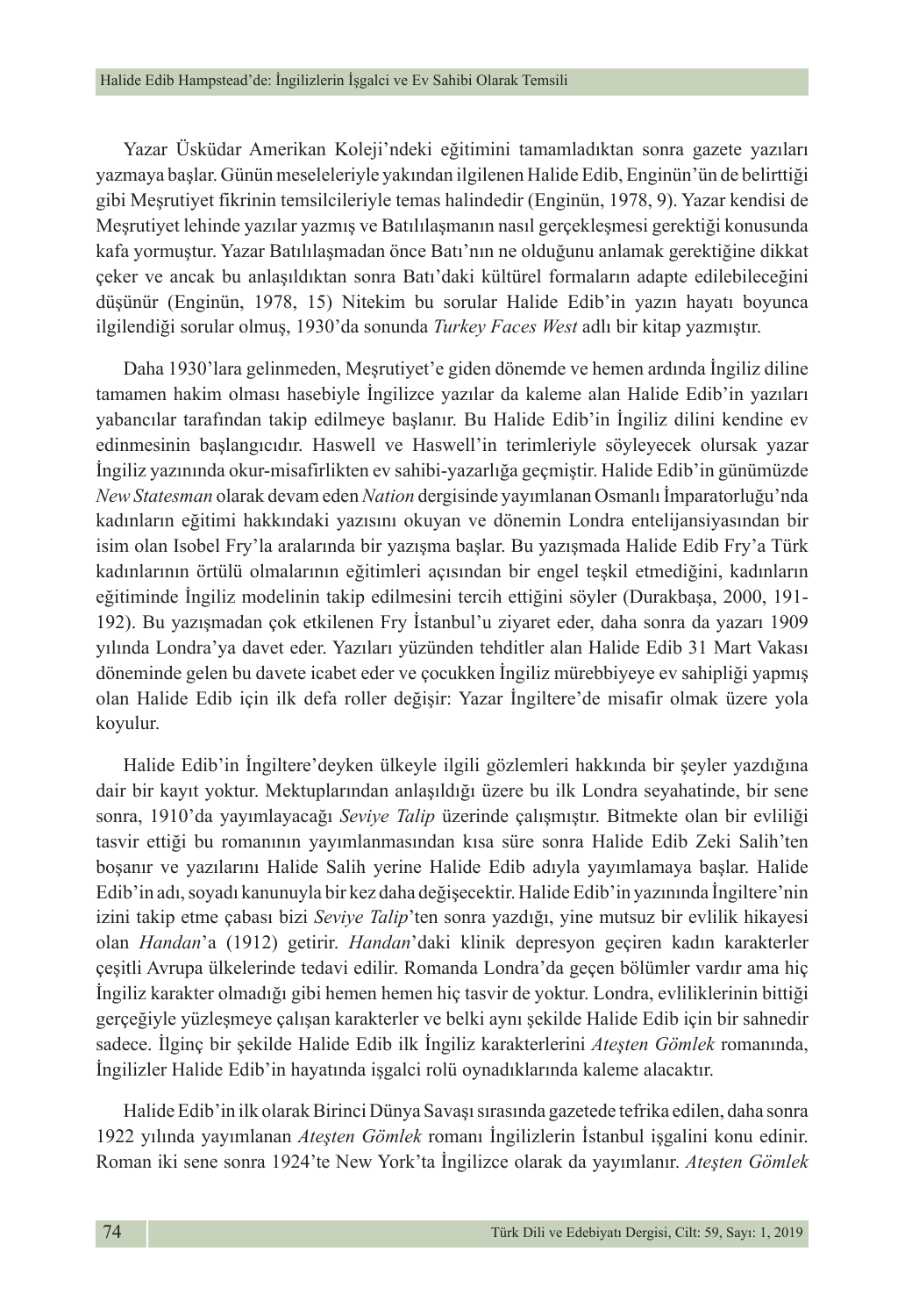işgal İstanbul'unda tefrika edildiğinde Halide Edib on binlerce insana 1919 Sultanahmet Mitingi'nde hitap etmiş olan, Türk direniş hareketinin önemli isimlerinden biridir. Halide Edib'in İstanbul'dan Ankara'ya kaçtıktan sonra kaleme aldığı romanda 1909 senesinde tanıştığı "ev sahibi" İngilizlerden bahsetmez, ileride gazete yazılarında işgalci İngilizlerden bahsetmeyeceği gibi. Nitekim İngiltere'de ev sahibi olarak tanıdığı İngilizler, aynen Haswell ve Haswell'in sömürge ilişkilerinde gözlemlediği gibi, o bilindik sömürgeci tavırlarını takınıp, ev sahibi-misafir hukukunu altüst edip İstanbul'da ev sahipliği taslamaktadır. *Ateşten Gömlek*, bu "ev sahipliği" meselesini oldukça yakından irdeler. İstanbul'da bazı kibar sosyete hanımlar "ev sahipliği" yaparak İngilizlerin sempatisini kazanmaya çalışırken, *Ateşten Gömlek*'in kahramanı Ayşe gibi diğer başka kadınlar ve erkekler de ev sahibi-misafir ilişkisinin işgal ortamında manasızlaştığını, milletlerin ancak barış ortamında böyle bir ilişkiye girebileceğini dile getirirler.

*Ateşten Gömlek*'in ilk sahnelerinden birinde İngilizler Harbiye Nezareti'ni bombalamaktadır. Romanın kahramanı Ayşe, ki bu kahramanın Halide Edib'i temsil ettiğini söylemek herhalde çok yanlış olmaz, İzmir'in işgalinden sonra İstanbul'a ulaşmış, eşini ve çocuğunu kaybetmiş bir kadındır. Erkek anlatıcı Peyami elbette çektiği tüm acılarla Anadolu'yu temsil eden Ayşe'ye âşık olur. Beraber Sultanahmet Mitingine giderler. Halide Edib miting hakkında çok fazla bilgi vermez, kendi adını geçirmez. Fakat Peyami mitingden döndükten sonra "'Milletler dostumuz, hükümetler düşmanımız' olmuştu" (Adıvar, 1997 [1922], 31) der. Bu slogan Halide Edib'in 15 Mayıs 1919 tarihli Sultanahmet Mitingindeki konuşmacı platformu üzerinde yazan cümleyle aynıdır.

Anlatıcı daha sonra İngilizlere iyi görünmeye çalışan "salon" ev sahibelerinden birinin Ayşe'yi kendi tarafına çekmeye çalıştığı bir suareyi anlatır. Peyami'yi salonda en fazla rahatsız eden İngiliz gazeteci Mister Cook'tur:

> Hâlâ tepemden akan ıstırap ve isyanla hatırlıyorum. Odada yalnız o varmış gibi oturuyor, iskelet gibi uzun bacakları diz kemikleriyle pantolonunun altından teressüm ediyor, kocaman ince ayaklarını mütemadiyen sallıyordu. Seyrek saçlı kafası, tüyü dökülmüş ihtiyar bir av kuşu gibiydi. Burnu kocaman, mütecaviz ve havada bulanık küçük gözleri birbirine yakın mavi iki boncuk gibi hissiz hissiz bakıyordu […] Mütekebbir, kendi ile dolu, müstehzi, zaferi başına sıçramış, daima kendi kini için 'yerli' tabir ettiği müstemleke halkını çizmesinin altında ezen İngiliz İmparatorluğu'nun müstemleke zalimlerinin en cahil ve en aşağı bir enmuzeci. (Adıvar, 1997 [1922], 35-36)

Görünen o ki Mister Cook, Halide Edib'in 1909 senesinde İngiltere'ye giderken gemide karşılaştığı ve hiç hoşlanmadığı Anglo-Hintlerden esinlenerek tasvir ettiği bir karakterdir. (Yazarın ilk mürebbiyesinin de bir Anglohintli olduğunu hatırlamakta fayda var.) Misafir olması gereken İngiliz, oturuşu ve bakışıyla ev sahipliğine soyunmuştur. Yırtıcı kuş bakışlarıyla Mister Cook, misafirperverliği sömürge ilişkileri kapsamında değerlendiren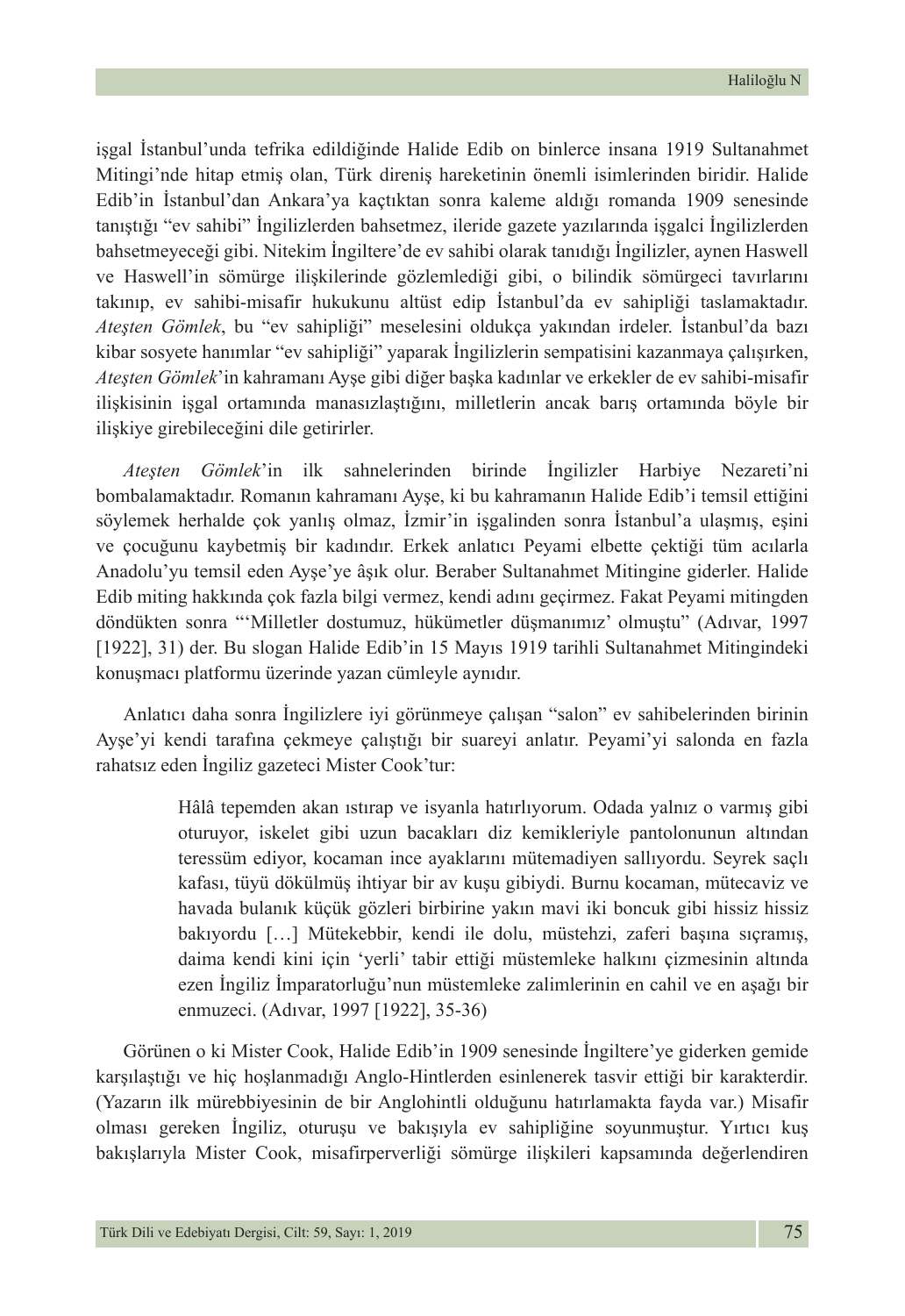Haswell ve Haswell'in deyimiyle (Haswell ve Haswell, 2010, 21) salondakileri "yiyip yutmaya" hazırdır. Anlatıcı Peyami, Cook'un tavırlarından çok rahatsız olur. İttihat ve Terakki karşıtı olan evin sahibesini "Ali Kemal Bey'in makalelerini yaşayan Salime Hanım" (Adıvar, 1997 [1922], s. 21) olarak tanıtır. Nitekim Salime Hanım ısrarla Cook'a Türk milletinin İttihat ve Terakki'den çok çektiğini anlatıp durur. İstanbul artık İngilizlerle arkadaş olmak istemektedir. Peyami, Cook'un Salime Hanım'ın bu serzenişlerine kötü Fransızcasıyla şöyle cevap verdiğini söyler:

> Evet, İngiliz himayesini baştan başlayarak hepiniz istemelisiniz. Bakın Hindistan'a, ne mesut. Allah bizi beyaz adamdan ayırmasın diye hep dua ederler. Gerçi bu zor işi İngiltere kabul eder mi bilmem, fakat sizin için başka türlü kurtuluş var mı? Bilhassa Çanakkale'de katlettiğiniz altmış bin İngiliz var. Samimi bir nedamet olursa belki İngiltere affedebilir. (Adıvar, 1997 [1922], 38)

Halide Edib burada gazeteci Mister Cook'u Türkiye ve Hindistan'ı "okurken" aynı yöntemi kullanmaya çalışan bir İngiliz olarak betimler. Ülkeler ve metinler Haswell ve Haswell'in kavramsallaştırmasında olduğu gibi yer değiştirmiş, ev sahibi-yazar ve okurmisafir ikilileri misafirin metni işgal edip ev sahibiymiş gibi kontrolü ele geçirmesiyle ters yüz olmuştur (Haswell ve Haswell, 2010, 22) Bu makalede de tam bu sebepten dolayı Halide Edib'in bir Türk olarak İngiltere'yi anlama çabası sömürge ilişkileri kavramları üzerinden değerlendirilmektedir. Cook'un, Halide Edib'in 1909 yılında Londra'da beraber vakit geçirdiği, ona ev sahipliği yapan ve 1939 yılında resmedeceği, kendi ülkelerinde yaşayan İngilizlerle alakası yoktur. Cook'un yukarıdaki sözlerine öfkelenen Ayşe, Cook'a cevaben İngilizlerin Yunanlıları İzmir'i işgal etmeye kışkırtarak çok yanlış hareket ettiklerini, Cook'unkinden çok daha iyi bir Fransızcayla dile getirir. Özür dilemesi gerekenler İngilizlerdir. Kolonyal memur karakteri Cook, Halide Edib'e sömürgeci söylemini ifşa etme olanağı tanır. Kahramanımız Ayşe de bu sömürgeci söylemin nasıl eleştirilmesi gerektiğini bize gösterir. İngilizlerin İstanbul'daki evlere el koyması da yine Haswell ve Haswell'in bahsettiği ev sahibi - misafir - işgalci kategorilerinin yer değiştirmesine iyi bir örnektir. Ayşe kendi evine de el koyulunca tam olarak nereden çıktığı belli olmayan bir şekilde, sanki kendi şahit olmuş gibi Hindistan'da geçen bir olaydan bahseder:

> Allah'ım! İngiliz kadınına hakaret etti diye [bir] Hintliyi İngilizler dört ayak hayvan gibi yerde yürütmüşlerdi. Türk kadınının azametini çekemeyenlere, yerde sürdürenlere karşı ordumuz aynı ihtirasla ceza istemeyecek mi? Kadınına hakareti, bayrağına hakaret gibi düşünmüyor mu? (Adıvar, 1997 [1922], 59)

Bu pasaj Halide Edib'in sömürge karşıtı tavrını yansıtmakla birlikte aynı zamanda savaş dönemlerinde kadın bedenlerinin nasıl vatanın birer sembolü haline geldiğinin kanıtlarından biridir. Hindistan ve Türkiye'nin İngiltere karşısındaki direnişinin iki ülkeyi birbirine bağlıyor olmasından Halide Edib daha sonra Hindistan seyahati hakkında yazdığı *Inside India*'nın önsözünde de bahseder. 1937 yılında Londra'da İngilizce olarak yayımlanan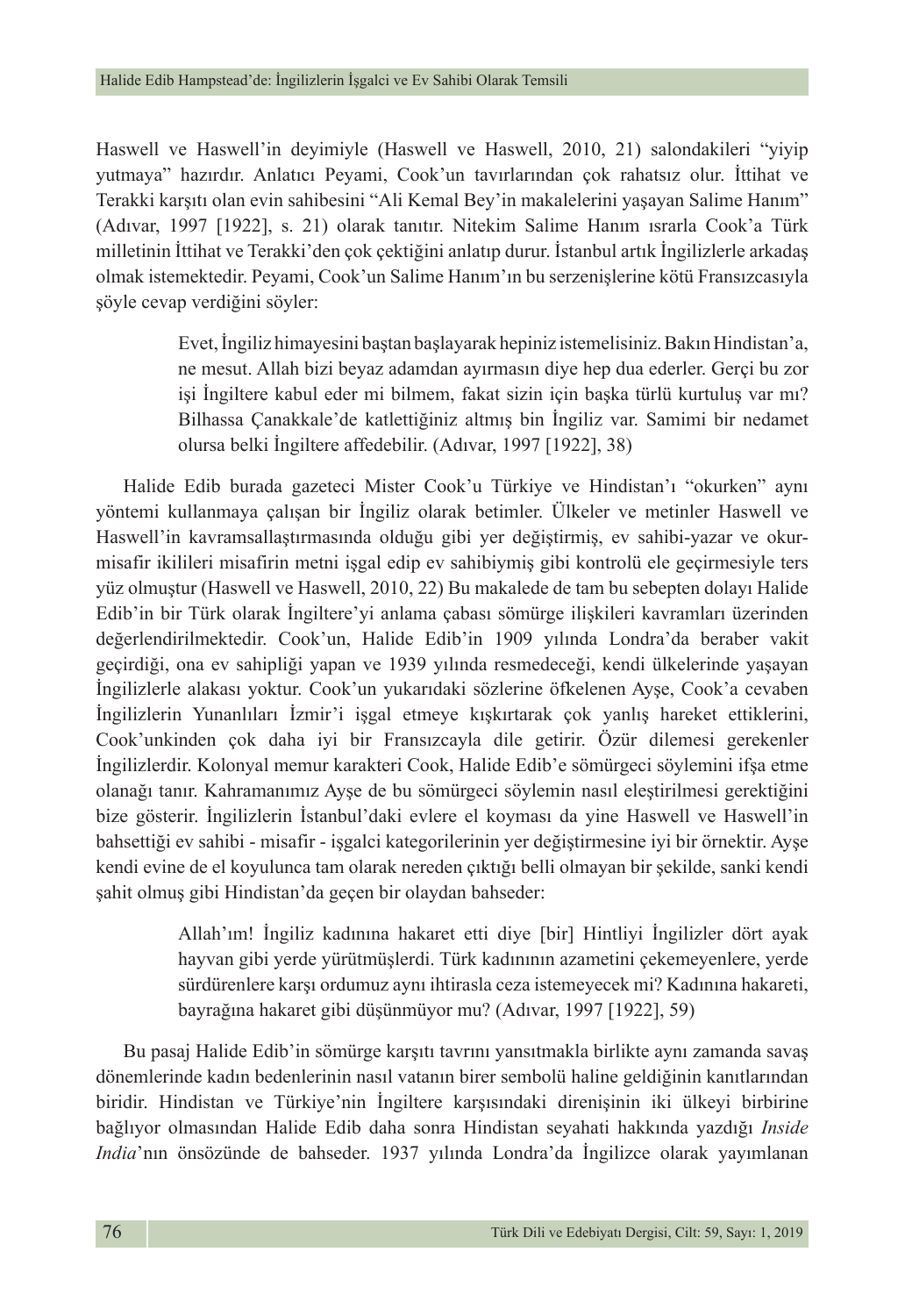kitapta Halide Edib'in Hindistan algısının İngiltere'yle olan ilişkisiyle ilintili olduğu açıktır. Kitabın önsözünde Hindistan'ın Halide Edib için çok özel bir yeri olduğunu öğreniriz. Yazar kendini Türkiye'den sonra ancak Hindistan üzerine yazmakta ehil görür:

> Evladı olmadığım bir ülke hakkında kişisel intibalarım dışında hiçbir şey yazmamak şiarım olmuştur -ki bu intibaları da çok nadir paylaşırım. Bu kuralı küçüklüğümden beri tanıdığım, dört seneden fazla ikamet etmekte olduğum, çeşitli dönemlerde ziyaret ettiğim İngiltere için bile bozmadım. Ama yine bu kuralı *Inside India*'yı yazarak bozuyorum. (Halide Edib, 1937, 9)

Halide Edib bu kuralını istek üzerine bir kere daha, 1939 yılında "İngiltere ve İngilizler" adlı bir dizi gazete yazısı yazarak bozacaktır. Yazar *Inside India*'da Hindistan ve Türkiye arasındaki benzerliklerden, bu benzerliklerden dolayı çok sıcak karşılandığından ve yine bu benzerliklerden dolayı Türkiye'nin ulusal direniş için bir model oluşturduğundan bahseder. Hindistan ve İngiltere arasındaki ilişki Halide Edib'in kendi ev sahibi, işgalci, misafir algılarını iyice oturtmasına yardımcı olur. Öyle ki, Halide Edib'in Hindistan ile ilgili ilk izlenimleri İngilizlerin sömürgeci kimliklerine dair ilk izlenimleriyle iç içe geçmiştir. Halide Edib iki ülkeyi hep bir arada düşünecektir:

> Daha sonra hayatıma 40 sene öncesinin Hindistan'ını anlatan İngiliz mürebbiye girdi. İngiliz bir çay üreticisinin eşi olarak ülkede 30 sene yaşamıştı […] Hindistan imparatorluk hayalleri güden bir ırkın arka bahçesi olmuştu. Ülkeyi Olympus dağındaki tanrılar gibi yönetiyorlardı. Filleri sürdüler, kaplanları ve ormandaki tüm vahşi hayvanları avladılar. İçlerinde en mütevazı olanı bile gölgesiyle kudretli Cengiz Han gibi manzaranın tümünü kapladı […] Mürebbiyeme göre beyaz adamların fevkalade sağlam karakterleri vardı. (Halide Edib, 1937, 13-14)

Bu giriş Halide Edib'in daha çok küçük yaşta sömürge söylemiyle tanışmış olduğunu gösteriyor. Yazarın ilk Hindistan bilgileri bir İngiliz'in merceğinden geçmiş bilgilerdir. Fakat 1937 yılında yazan Halide'nin mürebbiyesinin sözlerini istihza ile aktardığı açıktır. 1939'a gelindiğinde *Akşam* gazetesindeki İngiltere yazılarında bu ince alayı yakalamak biraz daha zordur.

#### **İngiltere'de Misafir Olmak**

*Ateşten Gömlek'*ten, Anadolu'da savaştıktan, Ankara'da yeni bir başkentin kurulmasına tanıklık ettikten sonra Halide Edib 1926 yılında eşi Adnan Adıvar'la tedavi için Viyana'dayken Türkiye'ye geri dönemeyeceklerinin haberini alırlar. Adnan Adıvar Terakkiperver Cumhuriyet Fırkası vekilidir ve Halide Edib ve Adnan Adıvar Viyana'dayken sıkı yönetim ilan edilince muhalefet partisinin vekillerinin özgürlükleri de tehlike altına girer. Çift, tıp doktoru olan Adnan Adıvar'ın İngilizce bilmemesine rağmen ortalık yatışıncaya kadar Londra'da yaşamaya karar verir. Muhtemelen İngiltere'yi Halide Edib'in edebî hayatına daha kolay devam edebilmesi için seçmişlerdir. Yazarın 1920'lerde işgalci olarak tanıdığı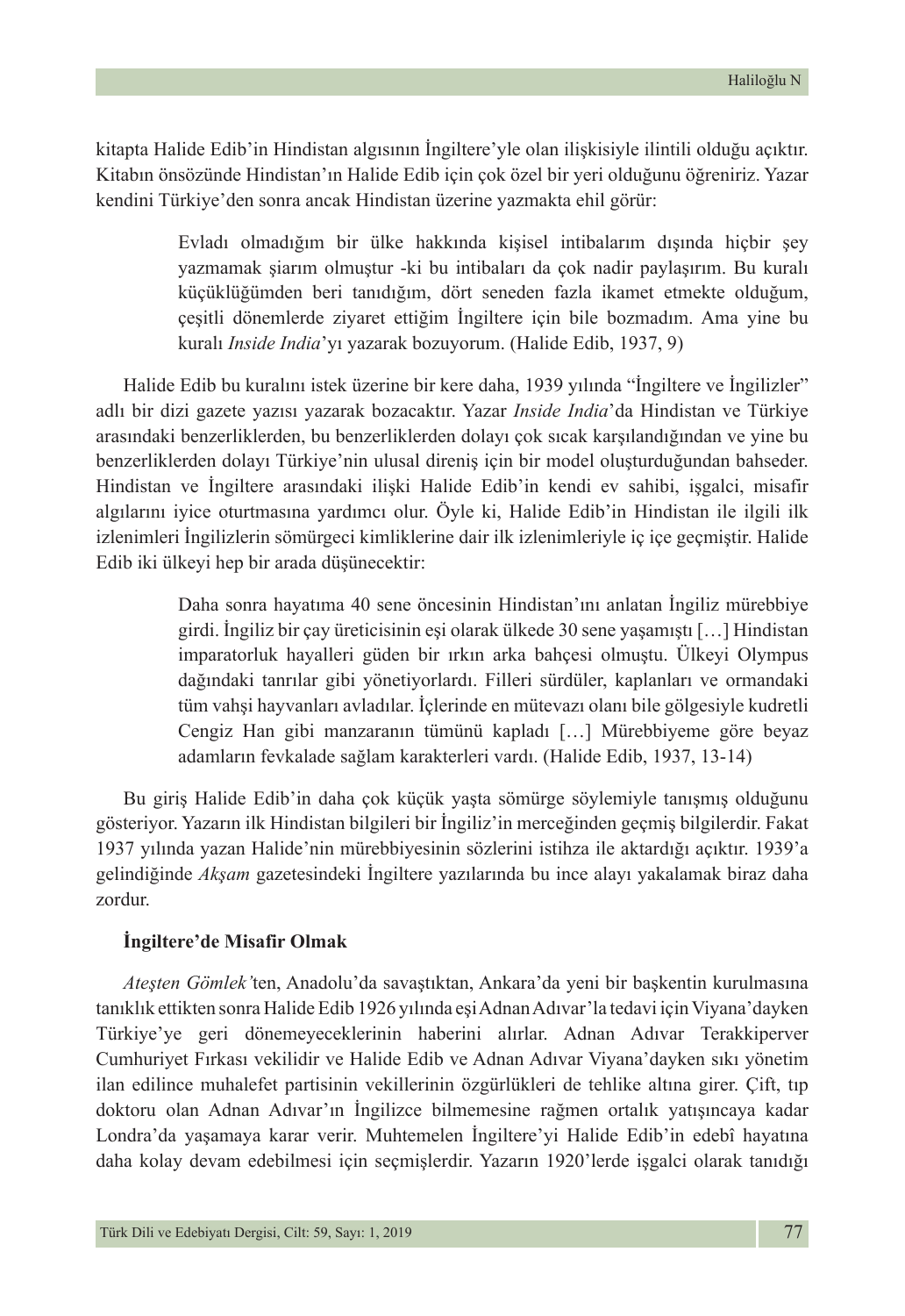İngilizler şimdi onlara ev sahipliği yapacaktır. Haswell ve Haswell'in bahsettiği ev sahibiyazar, misafir-okur arasındaki hassas güç ilişkisi açısından değerlendirildiğinde Halide Edib ve İngiltere arasındaki ilişki kompleks bir katman daha kazanmış, tekrar bir değişime girmiş olur.

Halide Edib ve Adnan Adıvar ilk önce Chiltern Hills'de Halide'nin 1909'da ziyaret etmiş olduğu eğitimci Isobel Fry'ın okulunun karşısında bir ev tutarlar. Halide Edib ilk daktilosunu da bu dönemde alır ve daha sonra 1963'te Türkçede *Mor Salkımlı Ev* olarak yayımlayacağı, 1918 yılına kadar olan hatıratı *Memoirs of Halide Edib*'i yazmaya başlar. Halide Edib İngiltere'de kaldığı dönemde Arnold Toynbee ve Bertrand Russell da dahil olmak üzere entelektüel dünyadan isimlerle bir araya gelme fırsatı bulur. Chilterns'daki evde yaşarken Fry'ın evindeki akşam okumalarına katılır. Chilterns'dan sonra günümüzde merkezî sayılabilecek bir Londra mahallesi olan Hampstead'e taşınır. Bu tecrübelerine rağmen Halide Edib *Inside India*'nın önsözünde belirttiği gibi evladı olmadığı İngiltere hakkında bir şey yazmaz. Daha doğrusu o seneler bir şey yayımlamaz. Bu Halide Edib'in okur-yazar arasındaki misafirperverlik kurallarını uygulama tarzı olarak düşünülebilir.

Çalışlar, Halide Edib'in bu dönemde yazdığı bazı mektuplara ulaşmıştır ve bu mektuplar yazarın İngiltere ve İngilizlerle olan ilişkisinin "Bilgi Cumhuriyeti" çerçevesinde geliştiğini göstermektedir. Örneğin, tanıştığı insanlar hakkındaki izlenimleri bu insanların hangi yazarlardan hoşlandıkları, demokrasi ve sosyalizm gibi ideolojiler hakkında neler düşündükleri doğrultusunda şekillenir. Bu "Bilgi Cumhuriyeti"nde milli rekabetin bir yeri yok gibidir. Çalışlar'ın alıntıladığı mektuplardan anlayabileceğimiz üzere, Halide Edib'in Hampstead'deki evde mutlu olmasının sebeplerinden biri, ev sahibesinin salondaki kitaplığı kilitlemeyip, ortak kullanıma izin vermesidir (Çalışlar, 2010, 320). İngilizlerin ev sahipliği Halide Edib için edebî bir çerçeveye kavuşur. Halide Edib'in Hampstead'deki bu evde kendini kendi evinde gibi hissetmiş olduğunu Amerikalı arkadaşı Florence Billings'e yazdığı mektupta onu Londra'ya davet etmesinden anlıyoruz. Billings de o zamanlar "Yakın Doğu Sorunu" üzerine çalışmaktadır ve Halide Edib, Billings'in gelip onlarda kalıp Londra'daki kütüphaneler ve kaynakları kullanabileceğini söyler:

> Yakın Doğu sorunu üzerine çalıştığınıza göre, buraya gelmek için neden ilkbahara kadar bekleyeceksiniz? Burada da çok zengin malzemeler bulursunuz ve ayrıca sizin için her şeyi yapmaya hazır olan bizler varız. Hampstead bölgesinde, yarı bodrum bir dairede oturuyorum. Arkadaki odaların muhteşem bir manzarası var, bir göl var, ağaçlar var, güneşin batışında ağaçların arkasında minareye benzeyen kuleler var ve kraliçenin kuğuları geceleri onun karanlık gölgelerinde çok sevimli daireler çiziyor. Bizimle yaşamak isterseniz, sizin için bir yatak odasına dönüştürebileceğim göle bakan küçük bir ek odam bile var. Ya da size bize yakın çok rahat bir oda bulabilirim ve bütün yemekleri bizimle yiyebilirsiniz. Böylece fazla pahalı olmaz. (Çalışlar, 2010, 331)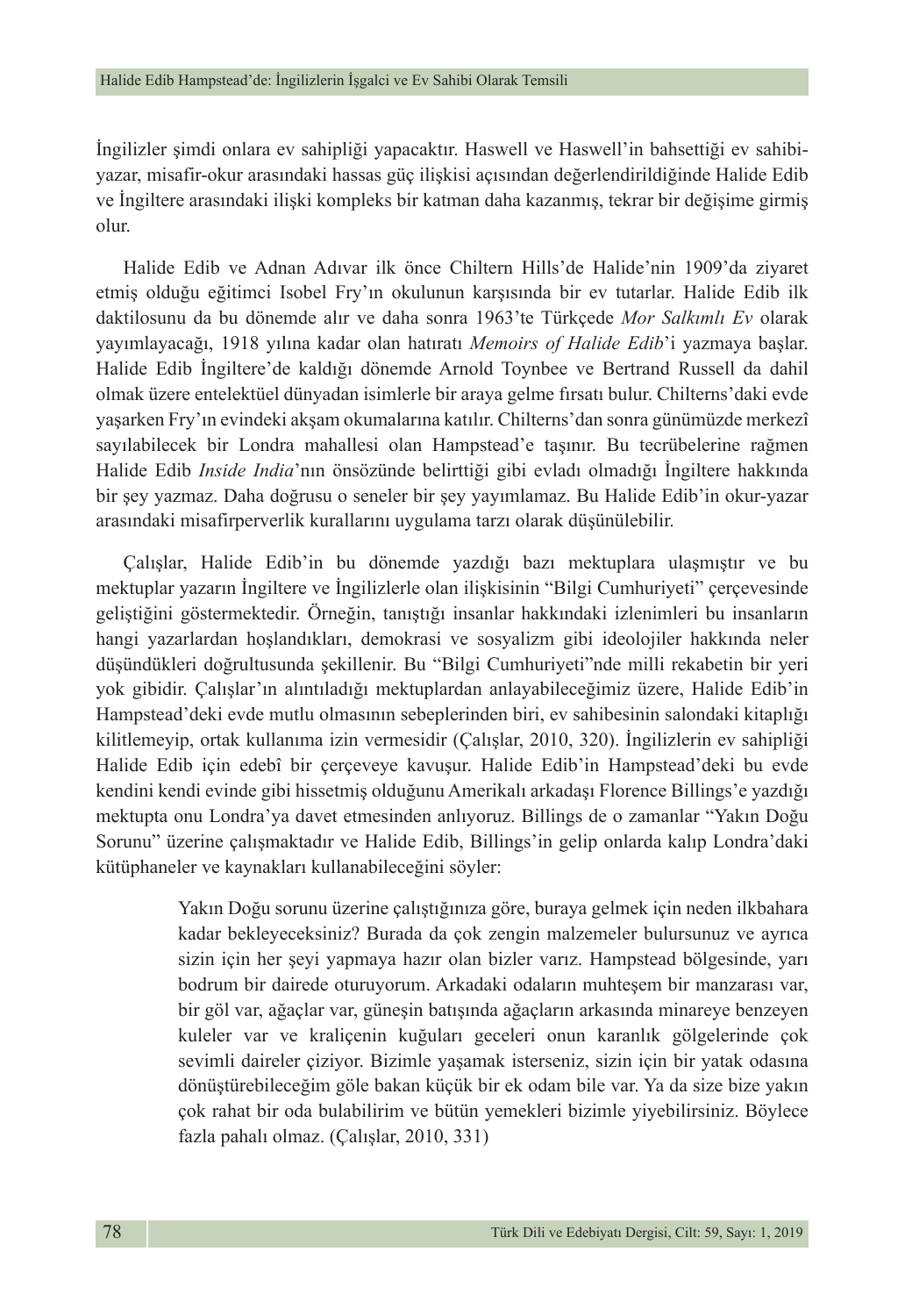Mektuptan anlaşılacağı üzere Halide Edib bir manada misafir olduğu evde ev sahipliği yapmaya hazırlanmaktadır. Hatta gururlu bir ev sahibi gibi zevkle evini ve manzarasını anlatmakta, herhangi bir hüzün ibaresi kullanmadan Londra'nın mimarisini İstanbul mimarisine benzetebilmektedir. Halide Edib bir manada Haswell ve Haswell'in tasvir ettiği ev sahibi-yazar, misafir-okur kategorilerini aşıp, daha simbiyotik bir yaklaşımın sinyalini vermektedir. Haswell ve Haswell misafir - işgalci - ev sahibi rollerinin değişimini daha çok siyasi ve söylemsel şiddet çerçevesinde değerlendirirken burada daha yumuşak bir geçiş var gibidir. Misafirlikten ev sahipliğine geçiş, özellikle sürgün söz konusu olduğunda, yerel yaşayış biçimine galip gelmekten çok yerel yaşayış biçimlerine teslim olmak olarak da değerlendirilebilir. Halide Edib'in bu dönemde yazdığı mektuplarda hasret hissi pek görülmez. Yazar Ankara'nın belli bir dönemden geçtiğine ve bunun önünde sonunda biteceğine inanır gibidir. Yine de bazen kendi özlemini eşi üzerinden ifade ettiğini söylemek mümkündür. Adnan Adıvar'ın vatan hasretini, yine Billings'e şöyle anlatır: "Diyebilirim ki, vaktiyle vücutları ateşe verilen ve 'parlamento çetesi' denilenlerin yandığı bu yerde, Adnan'ın ruhu da yanıyordu." (Çalışlar, 2010, 330) Hampstead siyasi sürgünleri kendine çeken bir mahalle gibidir. Adıvarlar kendilerinden önce burada yaşamış siyasi yasaklı kişilerin hatırasından güç alırlar. Aynı zamanda Hampstead Heath'de de Hyde Park'takilere benzer konuşmacılar vardır ve bunlar Halide Edib'i derinden etkiler. Londra, Halide Edib'e bu muhaliflerin hatırası ile ev sahipliği eder, kendi muhalifliği hakkında düşünme fırsatı verir. Çalışlar (2010) Adıvarların Londra'daki yaşamını anlatırken arkadaşlarının biyografilerine de başvurup, Rauf Orbay'dan şöyle bir anı alıntılar:

> [H]epimiz bilhassa Dünya Harbi ve İstiklal Mücadelesi yıllarında ferdi sıkıntıların her çeşidini tatmış, adeta bunlarla yoğrulmuş insanlardık. Fedakarlığı, hatta günde bir öğün yemeği yadırgayacak tarafımız yoktu. Şükür ki hiçbirimizde sigara alkolün her çeşidi ile kılık kıyafet moda iptilaları yoktu. Kendilerinin bir buçuk oda evlerini tedirgin etmemek için bir köşe kıyıda pek mütevazı ama büyüklü küçüklü İngiliz otel pansiyonlarının vazgeçilmez tarafı temizliği bulunan bir çatı odası buldum. Boş zamanlarımızı Hyde Park'ta konserleri dinleyerek geçiriyorduk. (339)

Halide Edib, iktisatlı davranması gereken bu dönemde yine de sosyalleşmekten geri kalmaz. Bertrand Russell'la görüşür ve Londra entelektüel çevrelerinin sürekli Rus devriminden bahsettiklerini görür. Halide Edib'in 1939 gazete yazılarından anladığımıza göre İngiltere'de kişisel özgürlüklerin çok büyük öneme sahip olması yazarı çok etkilemiştir. *Manchester Guardian* muhabiri olarak Türkiye'de olduğu dönemde tanıştığı Arnold Toynbee de Halide Edib'in Londra'da görüştüğü yazarlardandır. Toynbee'nin *Acquaintances* (1967), adlı kitabının "Bazı Türk Arkadaşlar" bölümünde yazar hem Türkiye'yle olan karmaşık ilişkisinden bahseder, hem de Halide Edib, Adnan Adıvar ve Rauf Orbay'ın portrelerini çizer. Toynbee de bir zamanlar İngilizlere karşı savaşmış olan Halide Edib ve Adnan Adıvar'ın Londra'daki ironik durumunun farkındadır: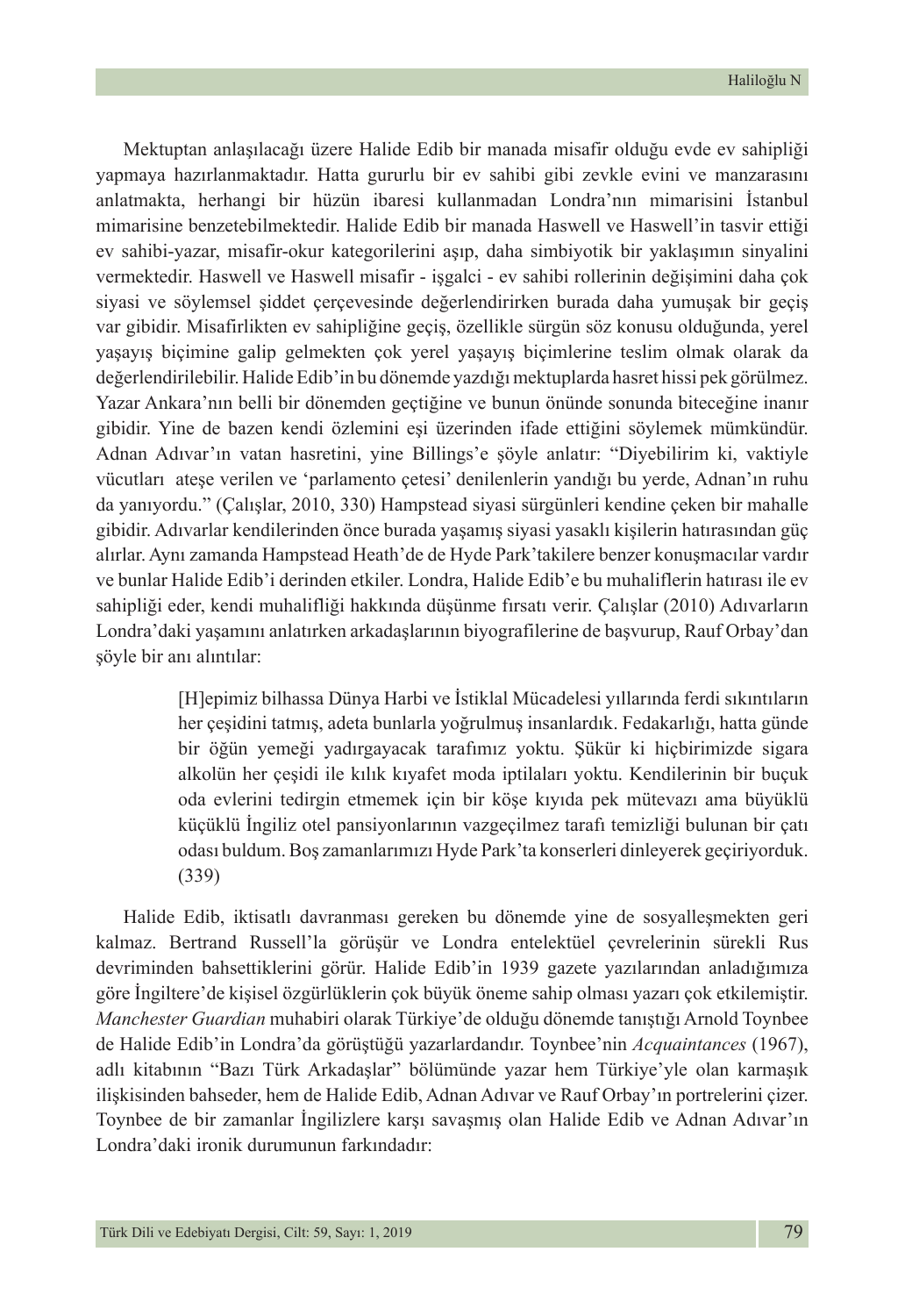Adnan ve Halide vatanseverliklerinin bedelini sürgüne gitmek zorunda kalarak ödediler -onları kovan da memleketin düşmanları değildi üstelik [...] Milli kriz atlatıldıktan sonra, vatanı Adıvarlar gibi kendi çıkarlarını düşünmeden milli mücadeleye katılan silah arkadaşlarıyla kazanan ulusal lider tarafından sürgüne mecbur edilmişlerdi. Atatürk'ün ölmesiyle ülkelerine geri dönen Adıvarlar ilim olan doğal mesleklerine kaldığı yerden devam ettiler. Halide zaten bir romancı olarak ismini duyurmuştu, şimdi de İstanbul Üniversitesi'nde İngiliz Edebiyatı profesörü oldu. Adnan ise *İslam Ansiklopedisi*'nin Türkçe versiyonu olacak bir projenin başına geçti. (232)

Halide Edib Londra'da neden orada olduğunun sebeplerini anlayan birçok arkadaş bulur: Bu durum yazara siyasi ve kültürel anlamda Atatürk'le ters düştüğü noktalarda haklı olduğunu hissettirmiş olmalı. Nitekim 1939 yılında yazacağı gazete yazılarında da İngiltere entelijansiyasının çalışma şekli ve siyasete getirdiği eleştiriler önemli yer tutar. Halide Edib'in İngiltere'deyken sık sık röportaj verdiğini görüyoruz. Bu yazının başındaki röportaj da dahil olmak üzere Halide Edib basına verdiği demeçlerde Ankara hükûmeti ve Atatürk aleyhine çok bir şey söylemez. Atatürk'ün bazı despotik eğilimleri olduğunu kabul etmekle beraber, bu gibi söyleşileri mutlaka Atatürk'ün ülke için, kadın hakları için çok önemli şeyler yaptığını söyleyerek bitirir.

#### **Bugünün Ev Sahibi, Dünün Düşmanı**

Halide Edib Londra'daki "Bilgi Cumhuriyeti"nde bir çok dost edindiği dönemde, yine kaderin bir cilvesi olarak, İstanbul'u işgal eden İngilizleri betimlediği bir metin üzerinde çalışır. Misafir olarak İngiltere'de bulunan Halide Edib'in işgalci olarak tasvir ettiği İngilizler misafir - ev sahibi hukukunu İstanbul'da ihlal etmiştir. Haswell ve Haswell'in vurguladığı gibi sömürge ve işgal durumu ev sahipliği ve misafirperverlik kurallarını yıkar. Yazar bu dönemde *Türk'ün Ateşle İmtihanı*'nın belki de en uygun çevirisi olarak *The Turkish Ordeal* isminde bir savaş anıları metni kaleme alır. *Ateşten Gömlek*'te kurgu bir metin içerisinde tasvir ettiği İstanbul işgalini ve Milli Mücadele'yi bu sefer anı olarak yazıya geçirmesinin bir sebebi de Mustafa Kemal Atatürk'ün 1927'de Cumhuriyet Halk Fırkası kongresinde verdiği, altı gün süren bir demeç olan *Nutuk*'tur. Hülya Adak "National myths and self-na(rra)tions: Mustafa Kemal's Nutuk and Halide Edib's memoirs and The Turkish Ordeal" makalesinde *Nutuk*'un metninde Adnan Adıvar'ın bir üyesi olduğu Terakkiperver Cumhuriyet Fırkası'nın kapatılmasının sebeplerinin açıklandığına (2003, 510) dikkat çeker. Partinin kapatılması ve peşi sıra gelen siyasi havanın Adıvarların İngiltere'ye sürgüne gitmelerine sebebiyet verdiği düşünülürse, Halide Edib'in bu metne kendi metni ile karşılık vermesi doğaldır. Daha önemlisi Mustafa Kemal metinde Halide Edib'in Amerikan mandasını özgürlüğe tercih ettiğini iddia etmektedir (2003, 511). Durakbaşa Halide Edib ve başka bir takım vatansever aydınların o senelerde emperyalist güçlere karşı Amerika'dan yardım istemiş olduklarının bir vakıa olduğunu hatırlatır (246- 7). Çalışlar (2010) da *Nutuk*'un üslubunu şöyle tarif eder: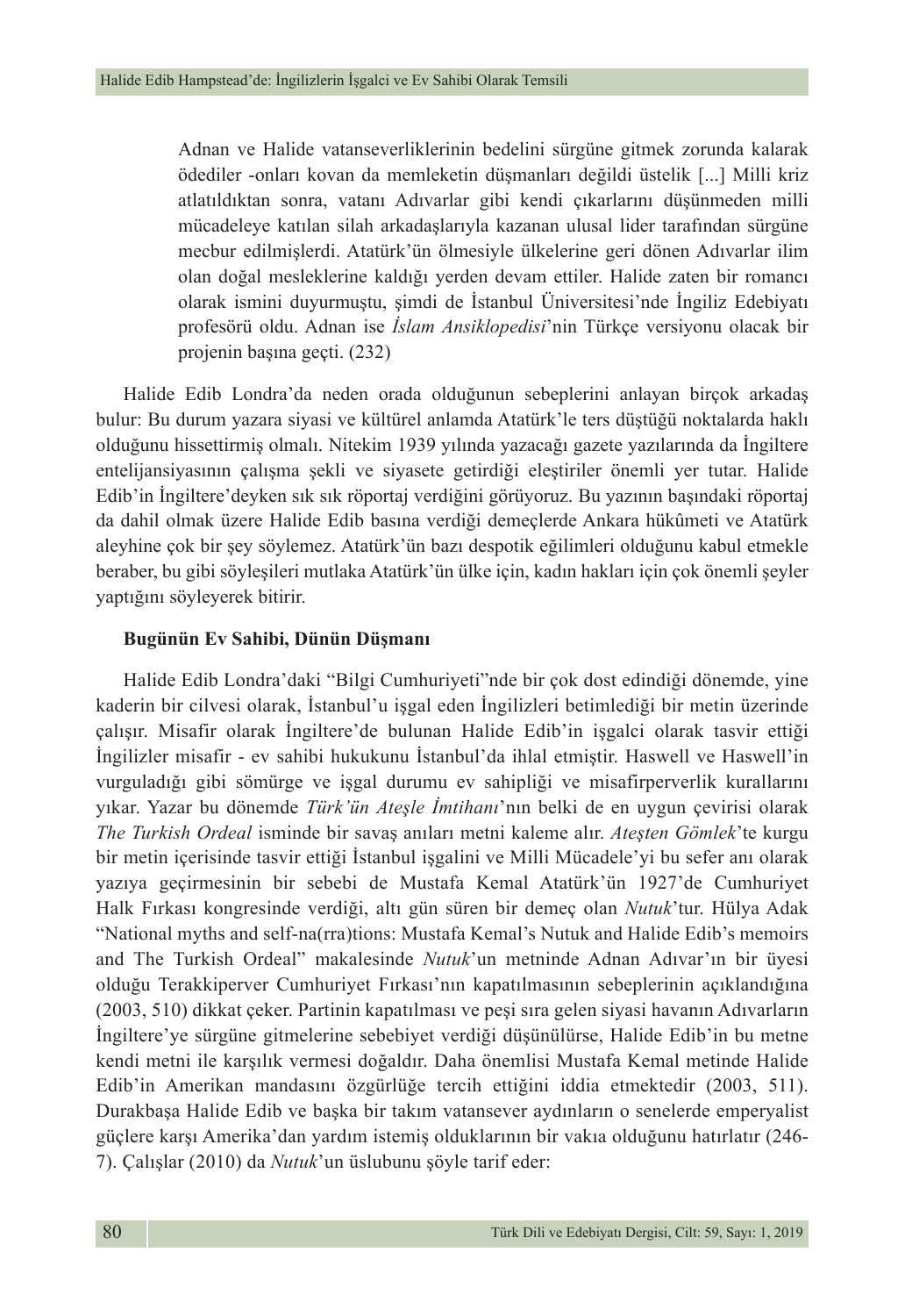Bugün Cumhuriyet tarihinin resmî belgesi olarak kabul gören *Nutuk*, hakaret içeren sıfatlarla söz ettiği muhalifleri değersiz kılmayı da hedefliyordu. *Nutuk*'ta, Halide Edib'in Mustafa Kemal Paşa'ya hitaben yazdığı, '...muvakkat [geçici] bir Amerikan mandasını, ehven-i şer olarak görüyoruz' diyen mektubu da yer alıyordu. Yazıldığı tarihte İstanbullu adayların ortak bir çözüm önerisi olarak görülen mektup, Halide'yi vuran bir silaha dönüşmüştü. (345)

Halide Edib böylelikle kendini birden fazla anlatı cephesinde savaşırken bulur. Hem İstanbul'daki İngiliz mezalimini, hem de Anadolu'da Atatürk'le yaşadığı fikir ayrılıklarını anlatacağı bir metin yazmaya koyulur. 1928 yılında Londra'da basılan *The Turkish Ordeal* İngiliz işgali sırasında İstanbul'daki havayı tarif ederek başlar:

> Evlere el konulması, sakinlerin şahsi eşyalarını alamadan dışarı atılması – bunlar yapılan eziyetlerin en hafifleriydi. Müttefik polislerinin -özellikle İngilizlerin-Türklere olan tavrını büyük ölçüde tuttukları Yunan ve Ermeni çevirmenler ve yardımcılar belirliyordu. (1)

Halide Edib, evlere el konulması meselesini yukarıda da bahsettiğim gibi *Ateşten Gömlek*'te de ele almış, savaş zamanında "ev sahibi" ve "misafir"in nasıl yer değiştirdiğine dikkat çekmiştir. İngilizler İstanbul'da işgalin bir sonucu olarak sömürgelerdeki gibi ev sahipliğine soyunmuştur. Haswell ve Haswell'in de dediği gibi ev sahibinin evsiz bırakılması sömürge yönetiminin en önemli özelliklerinden biridir. Hem fiziksel, hem de söylemsel olarak evsiz bırakılan bir çok Türk gibi, Halide Edib de İstanbul'da "misafir" olmaktansa, hâlâ rahatlıkla ev sahipliği yapabileceği Anadolu'ya, Ankara'ya geçmeyi tercih eder. Halide Edib İngiltere'de İngilizlerle gayet iyi komşuluk yaptığı bir dönemde, işgal dönemindeki İngilizleri, kendi dillerinde, şöyle tasvir etmektedir:

> Utanmış olduğumu itiraf etmeliyim. İngiliz makamlarla hiçbir şekilde görüşmeme kararı almıştım. Benden zehir gibi nefret ediyorlardı ama yine de sonunda kendimi Rumeli Hisarı'nda Colonel Heathcote Smythe'la görüşmeye ikna ettim […] Colonel Heathcote Smythe'ı son görüşümden bu yana İngilizlerin Türklere karşı daha yumuşak ve insani bir tavır takınma ihtimalleri iyice imkânsızlaşmıştı. […] İngiliz Karargâhı basbayağı Türkler ve Hıristiyanlar arasında şiddetli ve kanlı bir çatışma yaşanmasını istiyordu. Bu duyumlara göre elbette birbirimizin boğazına girmemiz onların işine gelecekti. Bunu bahane edip İstanbul'u işgallerini meşrulaştıracaktı. (1928, 14)

Burada barış zamanında gelmiş olsalar hiç şüphesiz gayet iyi bir ev sahibi olarak karşılayacağı İngilizlerin Halide Edib'in ev sahipliği hakkını nasıl elinden aldıklarını görüyoruz. Yazar yine de İngilizler hakkındaki söylemini gayet soğukkanlı tutmaktadır. Adıvarlar İngilizlerin ertesi gün, 16 Mart 1920'de, Osmanlı meclisini kapatacaklarını öğrendiklerinde ne yapmaları gerektiğini tartışırlar. Adnan Adıvar İngiliz askerleri geldiğinde mecliste olmak istemektedir, Halide Edib ise görevlerinin tutuklanmayıp Ankara'ya geçmek ve Mustafa Kemal'e katılmak olduğunu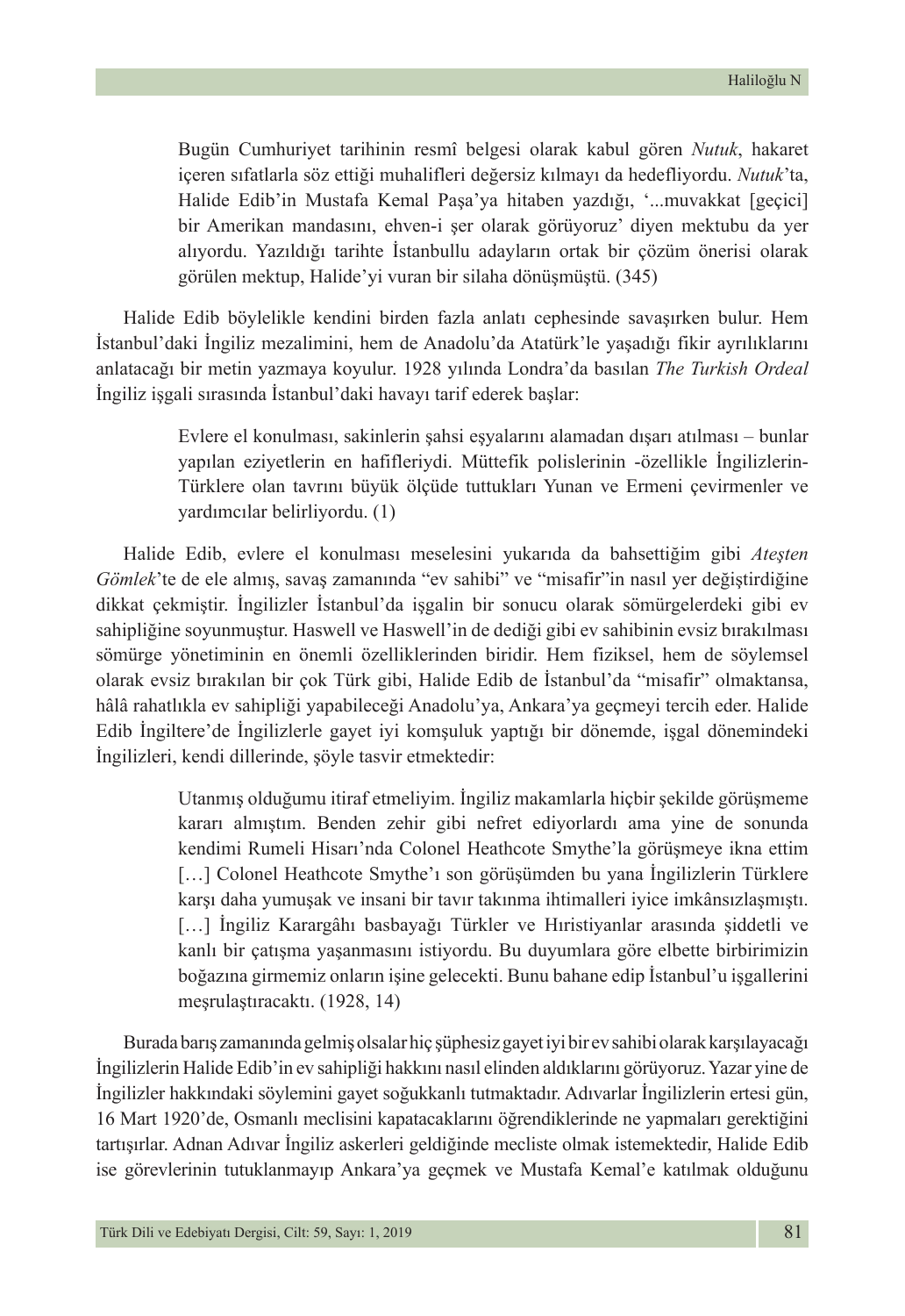söyler. Adnan Adıvar, yukarıda *Ateşten Gömlek*'te gördüğümüz, Halide Edib'in Sultanahmet Mitingindeki sloganını hatırlatıp onu ikna etmeye çalışır:

> ''Milletler dostumuz, hükümetler düşmanımız' diyen sen değil miydin? Milletlerin, İngiliz milletinin, kendi hükümetlerinin, en eski parlamenter sistemin, başka bir parlamentoya saygı göstermediğini gösterelim.' Bunu duyunca gözümün önüne Roma yabancılar tarafından alınırken koltuklarına sıkı sıkı oturmuş yaşlı Romalı senatörlerin olduğu bir sahne geldi. (Halide Edib, 1928, 15)

Aralarında geçen konuşmayı bilmek mümkün değil, ama Halide Edib burada Adnan Adıvar'ı kendi içinde yaşadığı tartışmayı yansıtmak için bir figür olarak kullanır gibidir. Nitekim Halide Edib İngiliz parlamentosu hakkındaki buna benzer düşüncelerini 1939 yılındaki "Parlamentolar Anası" başlıklı gazete yazılarında anlatacaktır. İngiliz işgalcilerin kendilerine karşı takındıkları tavra rağmen Halide Edib ve Adnan Adıvar hâlâ İngiliz ve Osmanlı halklarının birbirlerini anlayabileceği inancını yitirmemiştir. İngiliz ordusu İstanbul'daki yaşam tarzını tehdit ederken Halide Edib, belki de bir güç simgesi olarak söylemsel misafirperverliği tamamıyla elden bırakmamak için, gördüğü İngiliz erlerine karşı hâlâ anlayışla bakabilmektedir. Ankara'ya kaçarken kendilerinden saklandığı İngiliz askerlerini şöyle tarif eder:

> Bir İngiliz askeri büyük bir ağacın altında ayakta durmuş, yorgun bir çehreyle yolu gözetliyordu, arkasındaki bir yükseltide üç tanesi daha vardı. Bir ayna telgrafıyla sinyal yolluyorlardı. Başımı arabadan uzatıp onları ilgiyle incelemeye koyuldum. Özellikle yolu gözetleyen adama acıdım. Ne kadar soluk, sarı ve mutsuz görünüyordu - sıtmalı olmalıydı. Ona karşı bir nefret ya da intikam duygusu hissetmedim. Ben avlanan bir tilki olarak kurban rolünde isem, onlar da işlerinden zevk almayan zorbalardı. Nasıl da evinde olmayı istemiş olmalı! (Halide Edib, 1928, 61)

Halide Edib'in buradaki söylemi bir bakıma yazarın Türkiye'deyken İngilizlerle olan münasebetinin asli rengine dönüşüne işaret eder. Yazar tilki değil ev sahibi, İngilizler zorba değil misafir olmalıdır. İngiliz askerlerin insani duygularını ve onları gören Türk kadınındaki şefkat uyanmasını *Ateşten Gömlek*'te görmek elbette mümkün değildir. Roman İngiliz işgali döneminde yazılmışken, yukarıda alıntıladığım *The Turkish Ordeal* pasajı İngiltere'de, savaştan en az 10 sene sonra yazılmıştır. Halide Edib'in Hampstead'de İngilizler hakkında yazdıklarının orada ona ev sahipliği yapan entelektüellerin gösterdiği ilgi çerçevesinde dönüşmüş olduğunu düşünmek yanlış olmaz. Yine de burada anlayış gösterilen İngilizler basit askerler, *Ateşten Gömlek*'te yerilen İngiliz karakter ise İngiliz propaganda makinesinin erlerinden biri olan gazeteci Mister Cook'tur. Halide Edib *Ateşten Gömlek*'te her ne kadar İstanbul'un derdini İngilizlere anlatmaya çalışan kadınları eleştirse de kendisi de *The Turkish Ordeal* ile benzeri bir şey yapmaktadır. İngilizlerin dilinde yazdığı kitaplar ve verdiği röportajlarla İngilizce konuşan kitlelere Türklerin imtihanını ve yeni giriştikleri cumhuriyet projesini anlatır.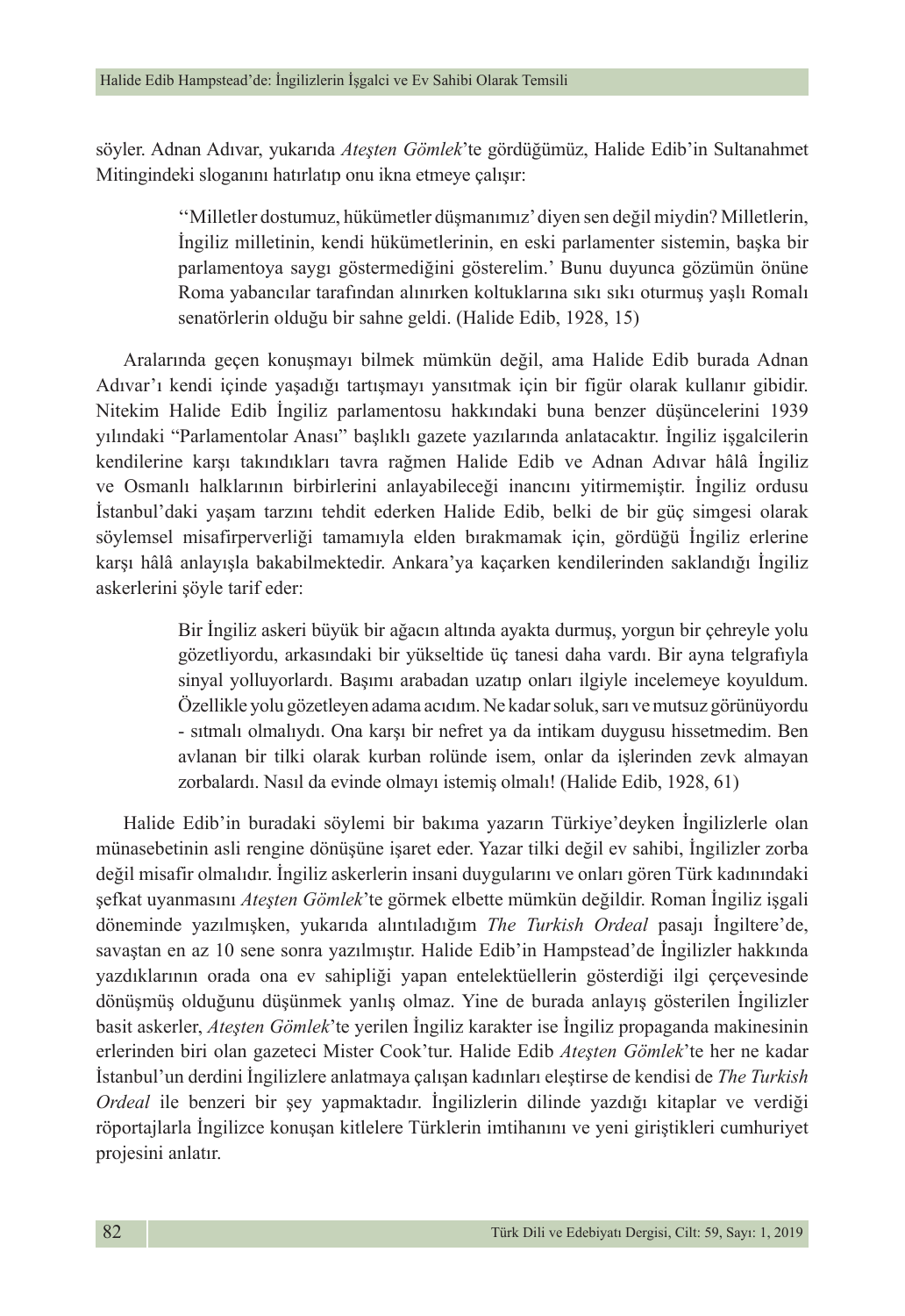### **İngilizleri Tercüme**

İngiltere'de yerleşmişken Amerika ve Hindistan'da dersler verip daha sonra Paris'te bir müddet kalan Halide Edib sonunda 1939 yılında, Atatürk'ün ölümünün ardından Türkiye'ye geri döner. 1939'da İtalya'nın Arnavutluk'u işgal etmesinden sonra İngiltere ve Türkiye arasında bir savunma anlaşması imzalanır. Bunun hemen ardından da *Akşam* gazetesi Halide Edib'in eski işgalci bu yeni "müttefik" hakkında bir dizi yazı yazmasını ister. Gazete yazı dizisini şöyle lanse eder:

> Dostlarımız olan İngilizleri iyi tanımayız. Halkımız onları garip ve anlaşılmaz âdet ve ananelere bağlı telakki eder. Türk efkârı umumiyesine mesela Fransızlar ve Almanlar gayet iyi izah edildiği halde, İngilizler layıkiyle anlatılmamıştır.

> Halbuki mukadderatını birbirine bağlayan bu iki asil milletin iyice tanışması lazımdır.

> İngiltereyi, İngilizleri ve İngilizleri İngiliz gibi bilen büyük Türk edibi Halide Edib Akşam gazetesinde İngiltere ve İngilizleri anlatan bir yazı silsilesini neşredecektir. İlk yazı: Manş denizini geçerken Cumartesi nüshamızda (Akşam, 9 Haziran 1939, 7)

Halide Edib bu övgüye *Inside India* kitabının girişine benzer bir şekilde hiçbir ülkeyi Türkiye gibi bilemeyeceğini söyleyerek cevap verir. Fakat yine de, yazarın da dediği gibi, dışarıdan bir gözlemci olmanın avantajları vardır. İngilizlerin neyimiz, ne kadar dostumuz olduğu konusunda da *Akşam* gazetesinin editörüne nazaran biraz daha ihtiyatlıdır:

> Sulh ve insaniyeti korumak yükünü beraber taşımayı taahhüd ettiğimiz İngilizlerle omuzdaş mıyız, yoldaş mıyız neyiz bilemiyorum, fakat mutlak onları bilmemiz lazım geldiğine inanıyorum. Onun için İngilizler ve İngiltere hakkında bildiklerimi vatandaşlarımla paylaşmak istiyorum. Bunun hakkında Akşama vereceğim makale serisi programlı, mürettep bir eserden ziyade teklifsiz uzun bir konuşmadan ibarettir. Küçük bir ıstıtrad yapayım:

> 'Akşam' bu seriyi ilan ederken muharriri İngilizleri bir İngiliz kadar bilir diye tavsif ediyor. Bence hiçbir ecnebi herhangi bir milletin dil, hars ve memleketini ne kadar bilirse bilsin o memleketin evladı şeklinde bilemez. (Halide Edib, 9 Haziran 1939, 7)

Bu girişten sonra Halide Edib "İngiltere ve İngilizler" başlığı altında 15 yazı kaleme alır. Bu yazı dizisi İngiltere söz konusu olduğunda yazarın okur-misafir olarak başlayan konumunun bir bakıma Türk okurlarını ağırlayan ev sahibi-yazar olarak değişmesi manasına gelecektir. Yazarın da biraz kinayeyle belirttiği gibi Türkiye-İngiltere ilişkileri hakkında kesin bir yorum yapmak zordur. Konu Halide Edib - İngiltere ilişkilerine gelince mesele daha da karmaşıklaşır ve yazarın "neyiz bilemiyorum"u biraz daha derinlik kazanır. Halide Edib bu yazılarda parlamenter sistem, siyasi partilerin iç işleyişi, süfrajetler, Viktoryen dönem, İngilizlerin radikalizm ve devrim karşıtlığı, eğitim sisteminin sınıfları nasıl birbirinden ayırdığı ve ülkenin bir anayasasının olmayışından bahseder. Halide Edib'e göre bir memleketin parlamenter sisteminin nasıl şekil almış olduğu, o milletin ruhunu yansıtır.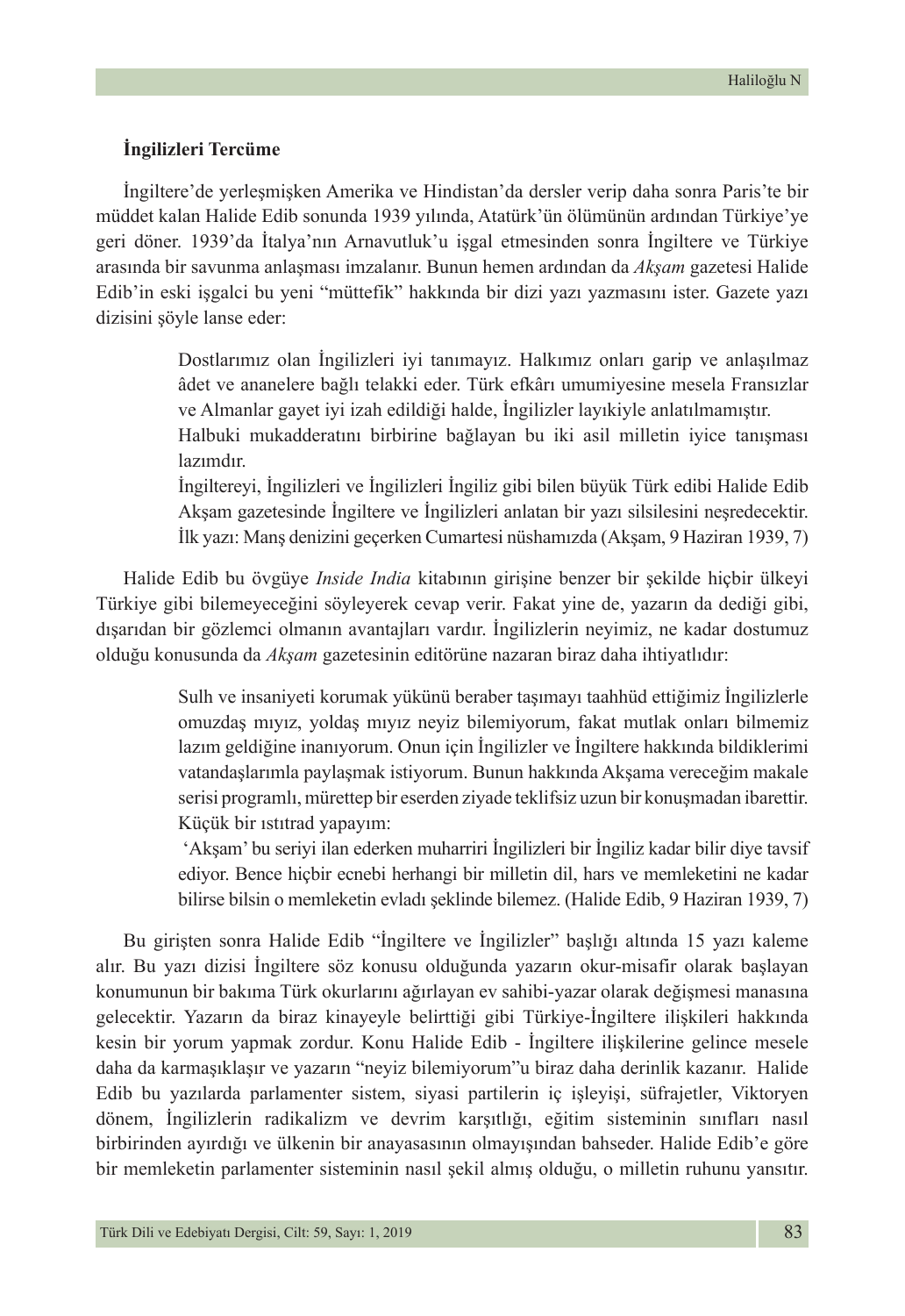Yazıların çoğu gazeteci dilinde, sohbet şeklinde yazılmış olsa da Halide Edib'in İngiliz siyasi sistemini gayet derinden kavradığı görülmektedir. "Parlamentolar Anası" adlı yazısında İngiltere meclisinin nasıl bir model olduğunu ayrıntısıyla şöyle anlatır:

> İngiliz parlamentosuna bu lakab, kısmen eski olduğu için, kısmen de esaslarının dünya parlamentolarına yaptığı derin tesirden dolayı verilmiştir. Esasen ilk manası (konuşmak) olan parlamento kelimesi her hangi milletin lisanına yerleştiği gün idare edenlerle edilenler arasında hiç olmazsa istişari bir münasebet mefhumu başladığını gösterir. Maamafih parlamento esasları ve teşekkülleri, bu kelime ile İngiliz lisanına girmeden çok evvel, İngiltere'de yerleşmiş bulunuyordu. Kelimenin kendisi (model) ünvanı verilen 1295 parlamentosile resmiyet kesbetti. (Halide Edib, 26 Temmuz 1939, 7)

Yazarın burada kullandığı dili nazar-ı dikkate aldığımızda Türkiye'nin ilk meclisinin kurulma aşamalarına şahitlik etmiş olan Halide Edib'in Ankara'daki siyasi katkılarının İngiliz modeli hakkındaki bilgisiyle şekillenmiş olduğunu söyleyebiliriz. Görünen o ki yazar Londra'da geçirdiği dönemde İstanbul'un işgalini ve Ankara mücadelesini kaleme almakla beraber, etrafını da yakından incelemiş ve İngiltere hakkında önemli gözlemler yapmıştır. Halide Edib'in bu gözlemleri kültür, siyaset ve eğitim alanında İngiltere'deki iyi örnekleri Türk halkına uygulanması mümkün birer seçenek olarak sunmaya yönelik gibidir. İngiltere'yi bir metin gibi okuma sırası Halide Edib'e gelmiştir. Haswell ve Haswell'in anlatımında bir ülkenin metin gibi okunması sömürgeciler tarafından yapıldığında yerel halk yenip yutulur. Burada ise işgal edilmiş olanın işgal edeni okuması sonucu gerçekleşen "yiyip yutma" birtakım kurumların işleyişini öğrenme ve bu kurumların işgalden yeni kurtulmuş bir halk için nasıl inşa edilebileceğinin ön çalışması mahiyetindedir.

Tanzimat'tan beri Türk halkını meşgul eden başka bir mevzu da elbette aydınların durumudur. Halide Edib bunun için de bir örnek seçer. Gazete için yazdığı beşinci yazı "İnsan ve Zihniyet Portresi"nde uzun uzun Henry Nevinson adlı bir entelektüelden bahseder. Halide Edib için Nevinson sistemin içinde kalarak ülkenin fikri hayatına katkıda bulunan aydının en iyi örneğidir.

> Yalnız bazılarında hatta muhitin tazyikine rağmen zulme isyan hassası daha kuvvetlidir. Nevinson herhalde bu tiplerdendir. Onun İngiliz olan tarafı bu insiyakı bir ideolojiye derhal raptedip o gün henüz çekirdek halinde olan Amele partisine iltihak etmemesi idi. Esasen, gene herhangi İngiliz gibi ferdin herhangi sahada fikrini söylemek hakkını kullanıyordu. Ve gene bütün meselenin İngiliz tarafı İngilterede Nevinson gibi düşünen, söyliyen, fikir sahasında mücadele eden birçok adam olduğu halde İngiltere içtimai tekamülünü ihtilalsiz yapıyordu. Çünkü -ister rahatını bozmamak istediğine atfedin, ister muhafazakarlığına- İngiliz müfrit (Radicalisme) den hoşlanmaz. Aubray Herbert isminde vaktile Türklere çok düşman, harbin sonlarına doğru çok kuvvetle Türk taraftarı olan bir İngiliz mebus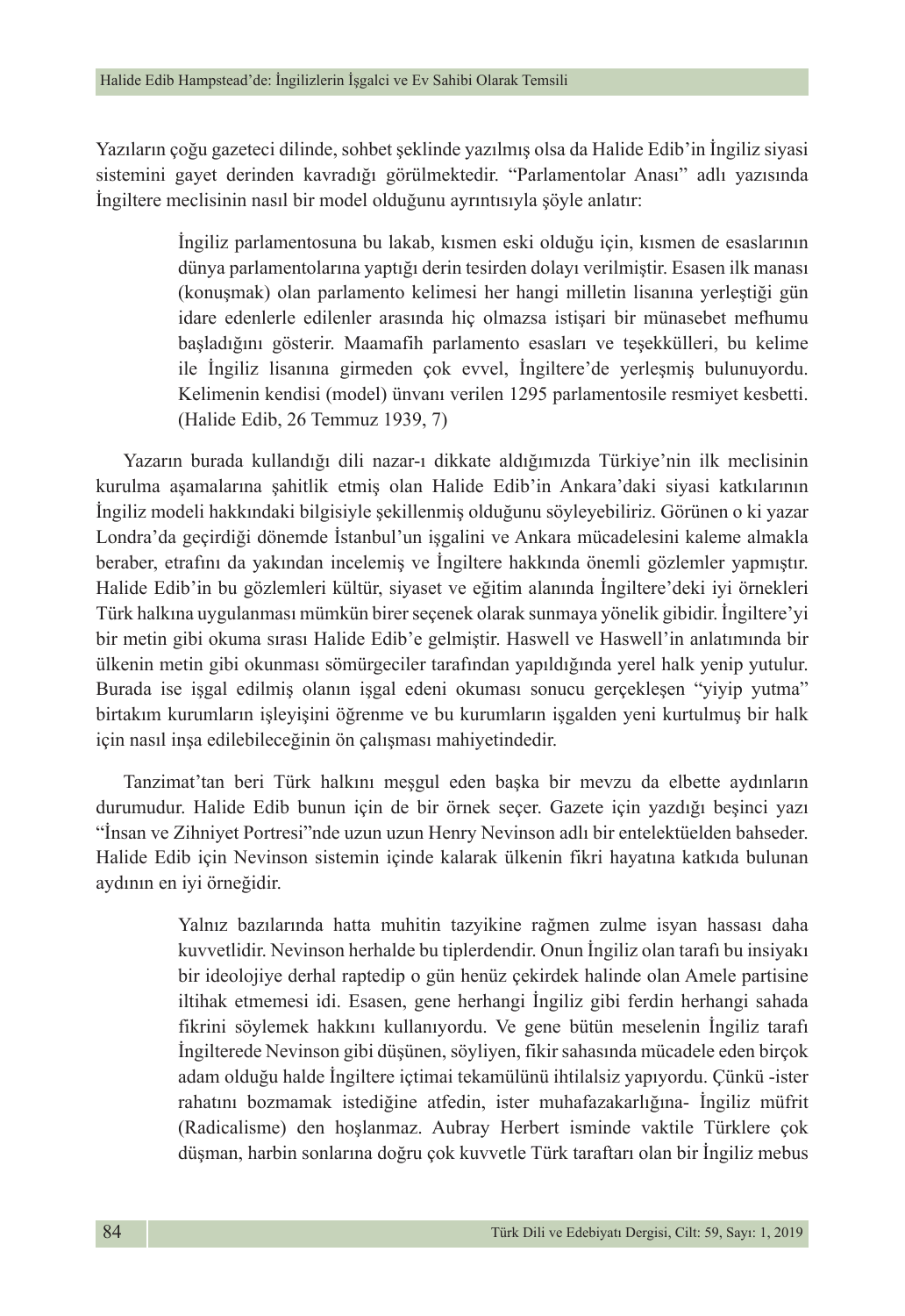ve muharriri 'Ben kendim' ismindeki kitabında, İngilizlerin genç Türk ihtilaline karşı gösterdikleri katılık hatta düşmanlığın amilleri arasında (Radicalisme)e karşı insiyaki ihtirazlarını da zikrediyor. (Halide Edib, 27 Haziran 1939, 7)

Halide Edib Nevinson'da İngiliz aydının alâmetifarikasını bireyselcilik olarak tespit eder. Yazar Nevinson örneğinden yola çıkarak serbest ve meşru bir şekilde girişilen fikir çatışmasının kurumları zedeleyen değil güçlendiren bir şey olduğunu söyler. İngiliz tarz-ı siyasetini, Türkiye Cumhuriyeti projesinin İttihat ve Terakki'den beri 1930'larda hâlâ bir parçası olan radikalizmi eleştirmek için bir araç olarak kullanır. Söylemsel çerçevede "yiyip yutma" sırası bu sefer evi işgal edilen Halide Edib'e gelmiştir. İngiltere'nin, işgalcinin, kendi evinde, yani İngiltere'de kullandığı bazı yöntemler, işgal edilenin bazı kurumları yeniden kurabilmesi için kullanılabilir.

Halide Edib Türk okurlar için İngilizliği tanımlamaya çalışırken mercek altına aldığı İngilizlerin milletlerinin temsilcisi olmayı reddedebileceğinin de farkındadır. Hatta İngilizlerdeki "bireyselcilik" güdüsü o kadar güçlüdür ki, bu aydınların bazıları İngiltere'yle ilişkilendirilmek bile istemezler. İşte tam da bu tavır İngiliz aydını tavrıdır. Ve bu tavır "İnsan ve Zihniyet Portresi" adlı *Akşam* gazetesi yazısında da belirttiği gibi Halide Edib'in gözlemlediği İngiliz tavırlarının arasında, Türkiye'de Fransa'yı model olarak alan pek çok aydın olmasına rağmen Türkiye'ye en yabancı, en ithal edilemezi olsa gerektir:

> Yemekten sonra gelen misafir bambaşka bir tipti: Ressam ve sanat münekkidi Roger Fry. Ev sahibimin kardeşi olduğu için resimlerini odanın duvarından görmüştüm. [...] Yanakları çökük, yüzü uzun, siyah ve parlak gözleri çukur, kaşları kalın ve siyah, alnı çıkık, esmer, zayıf bir adamdı. İhmalkar ve soğuk renkli olduğu kadar şahsiyet ve zevk ifade eden giyinişinin tarzını değiştirirseniz tip olarak pekala bizim şark vilayetlerinden bir ferd olabilirdi [...] R. Fry yalnız Victoria devrine aid değil, herşeyde İngiliz olan şeylere karşı en çok itiraz eden İngiliz mütefekkiri örneğinin çok bariz bir nümunesiydi. İngiltereden ziyade Fransayı sevdiği anlaşılıyordu. Bunda çok samimi idi. Hayatının sonuna kadar Fransız köylerinde, kıyılarında en çok dolaşmış bir adamdı. Fransızların yalnız mütefekkir değil, halk örneğini de çok dikkate şayan buluyordu. Bunu ben onun çok İngiliz olduğuna atfediyorum, çünkü Fransızın pek bariz bir şekilde mantığa, kafaya, vuzuha istinad eden düşüncesi, zevki ve hayatı İngilizin daha çok insiyaki; kanaatleri muhakemeden fazla dürüst ve realist görüşleri daha çok fıtridir. (Halide Edib, İnsan ve Zihniyet Portresi, 1939, 7)

Türkiye'de Fransa'yı Türkiye'den daha çok seven, daha çok beğenen aydınlar elbette vardır, ama hiçbiri bunu kamusal bir kimlik olarak benimseyemez. Bu yazıları 'Türkleştirme' uğraşı devam eden Türkiye'de yazan Halide Edib, okurlara İngilizlerin medeniyet kavramını anlatmaya çalışır. Yazara göre İngilizlerin ileri düzeyde bir sentez anlayışı vardır ve günümüz İngiliz medeniyetini bu sentez tecrübesi oluşturmuştur. Cumhuriyetçi söylem her ne kadar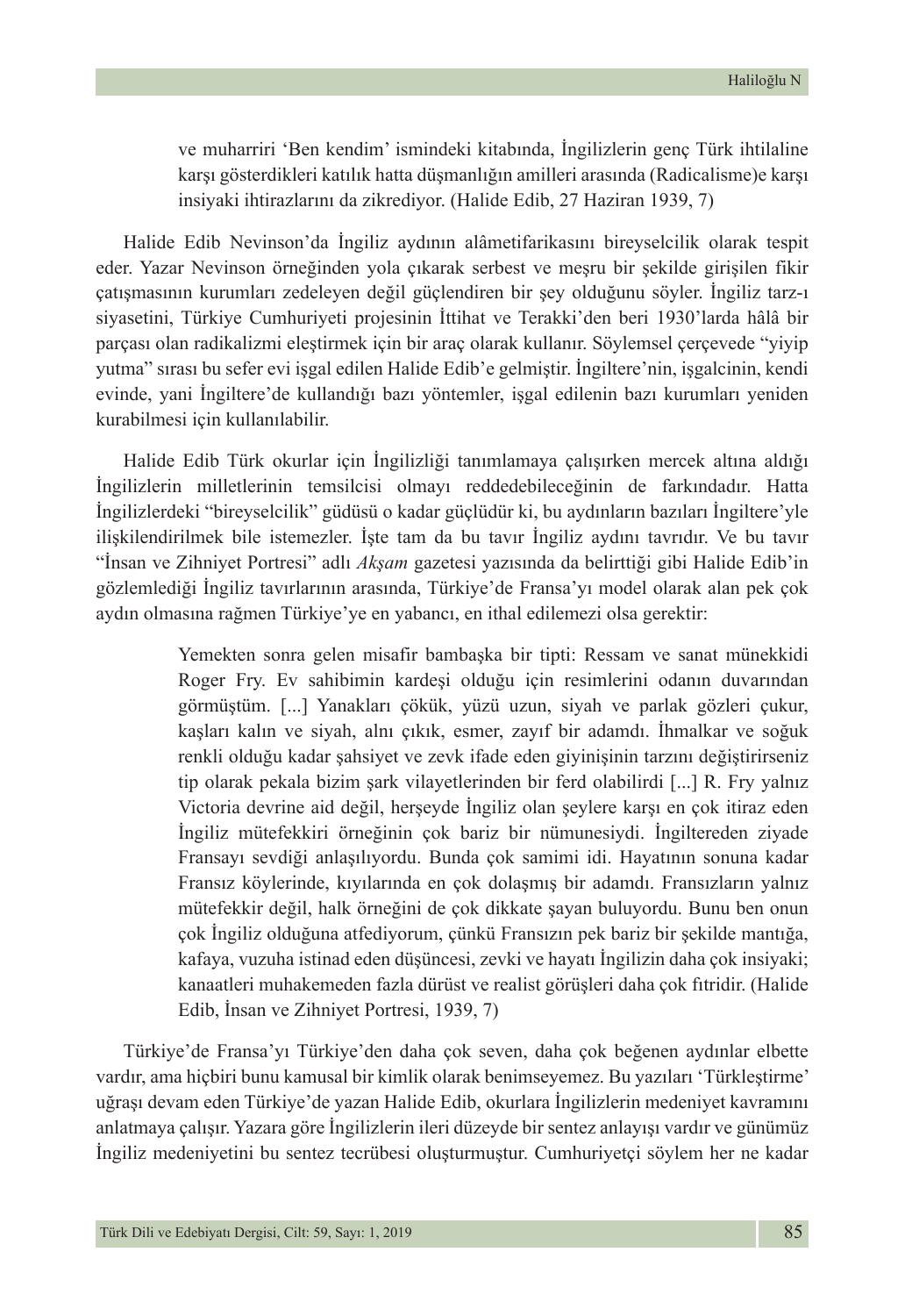Batı ve Doğu sentezi üzerine kurulmuş olsa da tektipleşmeyi kanunlarla sabitleyen 1930'lar Türkiyesi için sentez takip edilmesi zor bir şiardır.

Türkiye'ye ilham olabilmesi için İngilizleri birleştiren şeyin peşine düşen Halide Edib, bu meseleyi özellikle Oxford'da, sınıfların ayrılması üzerine inşa edilmiş bir eğitim sisteminin tam orta yerinde anlamaya çalışır. Türkiye'yle hemen hemen hiç direkt bağlantı kurmayan Halide Edib, bu yazıda "vahdet" kelimesini kullanır. Fakat Halide Edib'in gözlemlediği kesret içinde vahdet, Türkiye'de uygulanan ve sekülerleştirmeden öte gidemeyen Tevhid-i Tedrisat Kanunu'nun etkilerinden çok farklıdır. "Oxford" başlıklı *Akşam* gazetesi yazısında İngiltere'deki eğitim ve sosyal hayatta görülen çeşitlilik içindeki vahdetten bahsederken, Halide Edib belki de Türkiye'nin cumhuriyetçi ideallerini kaybetmeden benzer bir yol tutabileceğini umut etmektedir:

> Dışarıdan tedkik edenin gördüğü manzara İngilizlerin çok mürekkep bir millet olmasıdır. İngilize göre medeniyet terkiptir. İngilize göre bir milletin heyeti umumiyesinin içindeki vahdet, yalnız muhtelif kuvvet istidat ve düşüncüler arasından insicam teminile kabildir. Tenevvü içinde vahdet temin eden, müşterek çalışmak ve yaşamak yolunu gösteren sistem İngilize göre en uygun ve en yüksek bir sistemdir. Çünkü o medeniyeti terkipte buluyor; birörneklik, ergeç bir milleti iptidailiğe götüreceğine, ve iptidai ve basitlerin mürekkeplere mağlup olacağına inanıyor. İngiliz bu noktai nazarının isabetini isbat için saatlerce konuşur ve misallerini ekseri tabiatten alır, basit ve mürekkep hayvanların hayat sahasındaki mevkilerini, yaşamak kabiliyetlerini uzun uzadıya anlatır. Bana geliyor ki İngilizin (totaliter) rejimlere karşı -bunlar ister sağa, ister sola doğru olsun- adeta mistik haline gelen isyanının felsefesi sırf o rejimlerin insaniyeti basite doğru götürmesinden, birörneklik tevdi etmesinden ileri geliyor. (Halide Edib, 7 Temmuz, 1939, 7)

İngilizleri "çok mürekkep bir millet" olarak tanımlarken, tektipliğin bir milleti geri bırakacağını vurgularken Halide Edib Türkiye Cumhuriyeti'nin milletleşme politikalarını inceden inceye eleştiriyor olsa gerektir. İngiliz milletini okuyup, orada Türk milletine Osmanlı'dan miras kalmış olması gereken hasletleri görür. Halide Edib'in bu yaklaşımı ev sahibi - misafir hukukunun en iyi uygulandığı, Haswell ve Haswell'in, yukarıda da belirttiğim gibi "hediyeleşmek" olarak tespit ettiği anlardan biridir. Halide Edib'in İngiltere angajmanının son ayağı 1940'da İstanbul Üniversitesi'nin İngiliz Edebiyatı bölümünü kurması ve bölüm başkanlığı yapmasıdır. Çalışlar (2010) Mina Urgan ve Ayşe Cebesoy'un tanıklıklarıyla Halide Edib'in derslerini nasıl yürüttüğünü şöyle tasvir eder. "Öğrencilerine yönelttiği bir soruya aldığı tek cümlelik 'Fransa'da cumhuriyet vardır ama İngiltere'de hürriyet vardır,' yanıtı onun için çok kıymetli olabiliyordu.' (410) Halide Edib bu görev dahilinde Türkçe bir İngiliz Edebiyatı tarihi kaleme almış ve öğrencileriyle Shakespeare'in eserlerini çevirmiştir. Yazar bir bakıma İngiliz Edebiyatı'nı kendi evi yapmış ve içerisini de kendini ilgilendiren meselelerle döşemiştir. Halide Edib'in İngiltere ile olan ilişkisini belirleyen misafir - ev sahibi - işgalci kategorileri, sonunda söylemsel ve edebî düzlemde çocukluğundan beri okur-misafir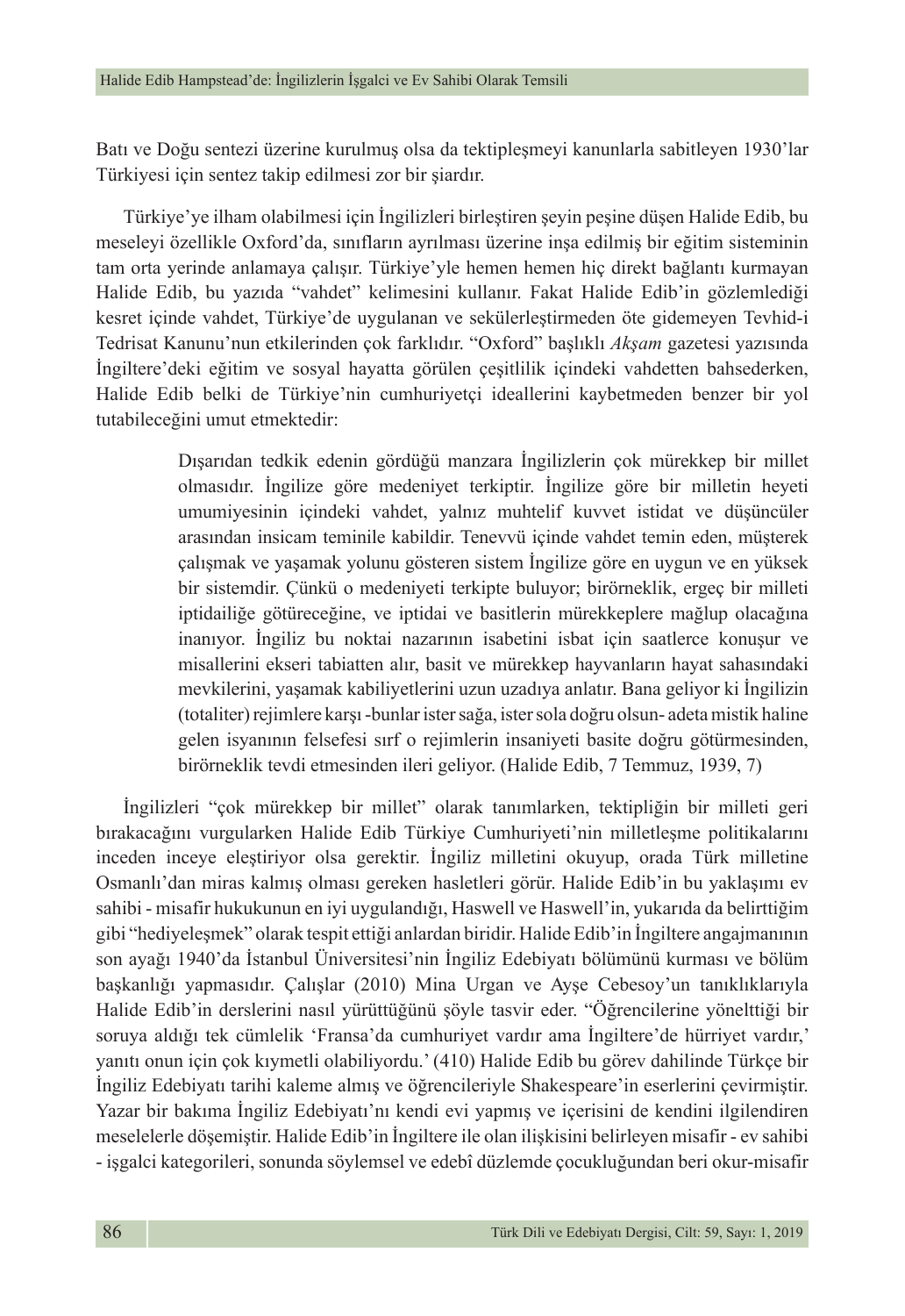olan Halide Edib'in ev sahibi-yazar olmasıyla sonuçlanmıştır. Halide Edib'in *Akşam* gazetesi yazılarının tümünü değerlendirdiğimizde yazarın İngilizlerin en çok parlamenter sisteminden, bireyselciliklerinden ve özgürlük geleneklerinden etkilendiğini ve bu geleneklerin Türkiye Cumhuriyeti için birer örnek oluşturabileceğini düşündüğünü görürüz. "Bir Alim ve Bazı Cereyanlar" başlıklı *Akşam* gazetesi yazısında milletler hakkında genellemeler yapmanın yanlış olacağını söyler, ama yine de İngiliz ruhu ve aklından bahseder. İngiliz edebiyatı ve dili Halide Edib'e kariyerinin sonuna kadar eşlik edecektir. Bu eşliğin ev sahipliği ve misafirlik arasında gidip geldiğinin yazar da farkındadır ve "misafir-okuyucu" olarak bu iki duruşunun da hakkını vermeye çalışır:

> Hiç bir millet için değil, hatta bir ferd için bile şunu yapar, şunu yapmaz, diye toptan hüküm vermenin yanlış olduğunu anlıyacak kadar uzun yaşadım, tecrübe gördüm ve gördüklerimi gönlüme göre tefsir değil, oldukları gibi muhakeme etmeye çalıştım. Onun için İngilizler için de kehaneti doğru bulmam. Fakat yakından tanıdığım bir kaç çok samimi İngiliz komünisti de dahil olmak şartile, liberal, muhafazakar, sosyalist, hulasa her renkte İngilizin ve bütün İngilizliğin en çok müdafaa edeceği kıymet ne olduğu hakkında düşünülürse bu milletin mahdud bile olsa ferd hürriyeti denilen şey olduğuna inanmak lazım geliyor. (Halide Edib, 20 Temmuz 1939, 7)

*Akşam* gazetesi yönetimi ve Türkiye akademisi her ne kadar Halide Edib'e çoktan İngiltere konusunda ev sahibi - yazar payesi vermiş olsa da yazar burada ev sahibinin misafirperverliğini kötüye kullanmak istemeyen bir misafir-okur tavrı takınmaktadır. Bu tavrın ne kadar retorik, ne kadar içten olduğunun kararını da okuyucu verecektir. Önemli olan Halide Edib'in yazıyı vermek istediği mesajı vererek bitirmiş olmasıdır.

### **SONUÇ**

İngilizler Halide Edib'in edebî tahayyülünde, mürebbiyesinin anlattığı hikâyelerle başlamak üzere, başından beri önemli bir yer tutmuştur. Yazarın biyografisi de İngiltere ile sürekli bir alışverişe işaret eder. İstanbul'da başladığı yazın hayatı, İngiltere'deki dergilere gönderdiği yazılar sayesinde uluslararası bir boyut kazanmış ve bu edebî çerçeve içerisinde devam etmiştir. İngiltere ve Türkiye arasındaki ilişki yıllar içinde çeşitli şekiller alırken, Halide Edib'in İngilizleri tasvir şekli edebî ve siyasi hayatının başından beri belirli bir istikrar gösterir. Yazar *The Turkish Ordeal*'da bile İngilizlerle olan mücadelesinin en önemli akşamında, İngiliz polisler meclisi basmaya hazırlanırken bu tecavüzün yanlışlığına işaret edip, bir yandan da İngiliz parlamentosuna gönderme yapabilmektedir.

Yazarın İngiltere hakkındaki bilgisinin yanında savaş ve sürgün hayatının değiştirdiği güç dengeleri bu ülke ile arasında oldukça girift bir ev sahibi -misafir - işgalci ilişkisi yaratır. İşgalci İngilizlerin şiddetiyle karşılaştığında edebiyatından beslendiği bu ülkenin askeri ve diplomatik güçlerini yerden yere vurmaktan çekinmez. Metinler bağlamında ev sahibi, askeri bağlamda işgalci, entelijansiyası bağlamında tekrar ev sahibi olarak tanıdığı İngilizler 1930'larda Halide Edib'in yazın hayatında Türkiye için kurumlarıyla model oluşturabilecek